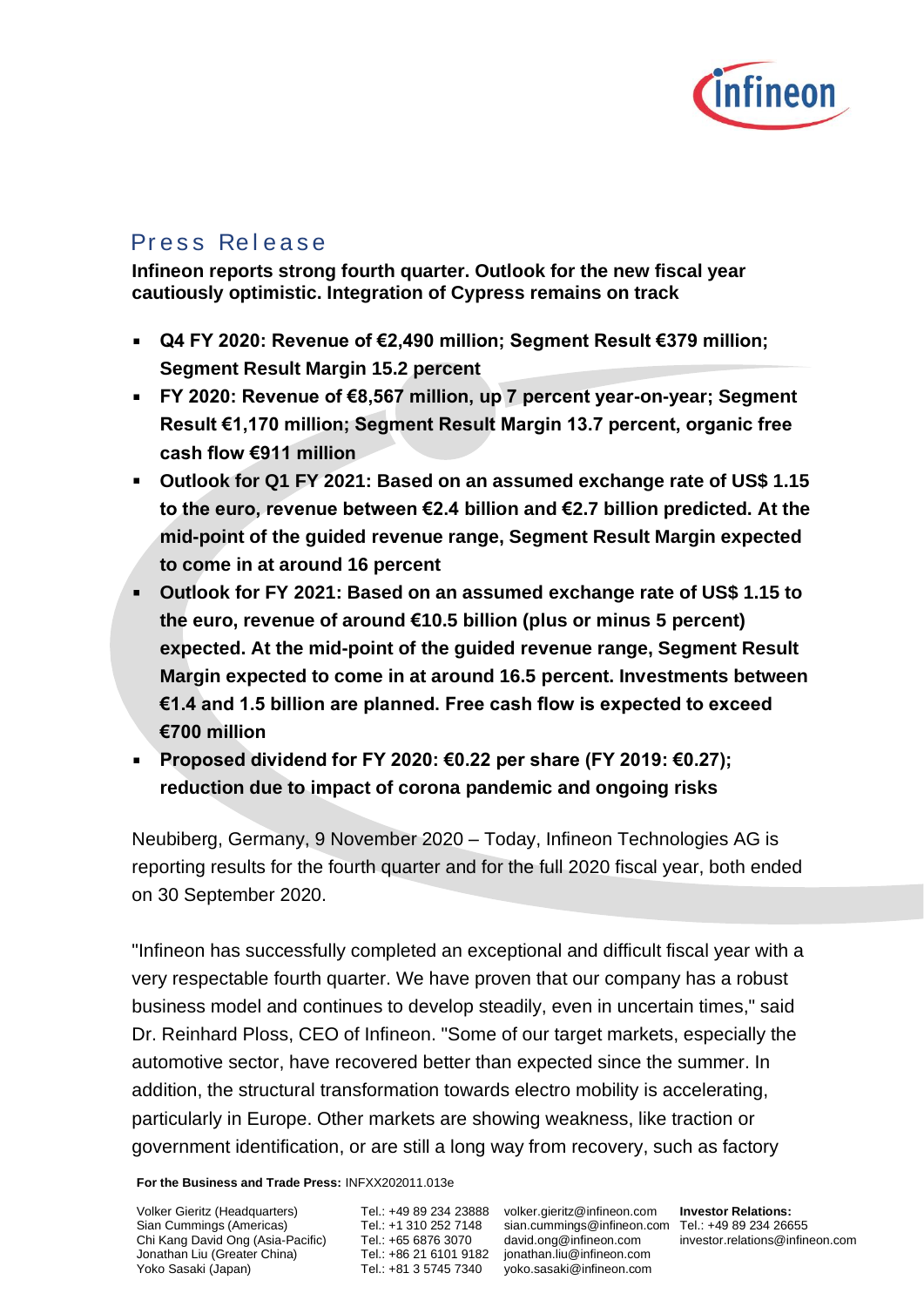automation. All in all, we are cautiously optimistic for the fiscal year that has just begun. However, the coronavirus pandemic, the geopolitical situation and prevailing macroeconomic conditions all remain challenging. The combination of a strengthened team and a broader technology and product portfolio – especially through connectivity for the IoT and other digital applications – enables us to address an even greater number of markets. We are in an excellent position to master future challenges."

| $\epsilon$ in millions (unless otherwise stated)                                                                                                                                                                                                                    | 3 months<br>ended<br>30 Sep 20 | sequential<br>$+/-$ in % | 3 months<br>ended<br>30 Jun 20 | year-on-<br>year<br>$+/-$ in % | 3 months<br>ended<br>30 Sep 19 |
|---------------------------------------------------------------------------------------------------------------------------------------------------------------------------------------------------------------------------------------------------------------------|--------------------------------|--------------------------|--------------------------------|--------------------------------|--------------------------------|
| Revenue                                                                                                                                                                                                                                                             | 2,490                          | 15                       | 2,174                          | 21                             | 2,062                          |
| <b>Segment Result</b>                                                                                                                                                                                                                                               | 379                            | 72                       | 220                            | 22                             | 311                            |
| Segment Result Margin (in %)                                                                                                                                                                                                                                        | 15.2%                          |                          | 10.1%                          |                                | 15.1%                          |
| Income from continuing operations                                                                                                                                                                                                                                   | 112                            | $^{+++}$                 | (128)                          | (31)                           | 163                            |
| Income from discontinued operations, net of income<br>taxes                                                                                                                                                                                                         | (3)                            | ---                      |                                | (50)                           | (2)                            |
| Net income (loss)                                                                                                                                                                                                                                                   | 109                            | $^{+++}$                 | (128)                          | (32)                           | 161                            |
| Basic earnings per share (in euro) attributable to<br>shareholders of Infineon Technologies AG:1<br>Basic earnings (loss) per share (in euro) from<br>continuing operations<br>Basic earnings per share (in euro) from discontinued<br>operations                   | 0.08                           | $^{+++}$                 | (0.11)                         | (38)                           | 0.13                           |
| Basic earnings (loss) per share (in euro)                                                                                                                                                                                                                           | 0.08                           | $^{+++}$                 | (0.11)                         | (38)                           | 0.13                           |
| Diluted earnings per share (in euro) attributable to<br>shareholders of Infineon Technologies AG: <sup>1</sup><br>Diluted earnings (loss) per share (in euro) from<br>continuing operations<br>Diluted earnings per share (in euro) from discontinued<br>operations | 0.08                           | $^{+++}$                 | (0.11)                         | (38)                           | 0.13                           |
| Diluted earnings (loss) per share (in euro)                                                                                                                                                                                                                         | 0.08                           | $^{+++}$                 | (0.11)                         | (38)                           | 0.13                           |
| Adjusted earnings per share (in euro) – diluted <sup>1,2</sup>                                                                                                                                                                                                      | 0.20                           | 54                       | 0.13                           | 5                              | 0.19                           |
| Gross margin (in %)                                                                                                                                                                                                                                                 | 31.8%                          |                          | 27.0%                          |                                | 35.5%                          |
| Adjusted gross margin <sup>3</sup> (in %)                                                                                                                                                                                                                           | 36.6%                          |                          | 35.9%                          |                                | 36.3%                          |

1 The calculation for earnings per share and adjusted earnings per share is based on unrounded figures.

2 The reconciliation of net income to adjusted net income and adjusted earnings per share is presented on page 14.

3 The reconciliation of cost of goods sold to adjusted cost of goods sold and adjusted gross margin is presented on page 12.

With effect from the beginning of the 2020 fiscal year, Infineon began is applying IFRS 16 (Leases) using the modified retrospective approach. In addition, Cypress Semiconductor Corporation has been fully consolidated since 16 April 2020. For theise reasons, comparability with prioryear periods is restricted.

**Group performance in the fourth quarter of the 2020 fiscal year** Revenue for the three-month period increased from €2,174 million to €2,490 million quarter-on-quarter. For the first time, the figure includes a full quarter's contribution from Cypress Semiconductor Corporation, which Infineon

**For the Business and Trade Press:** INFXX202011.013e

Volker Gieritz (Headquarters) Sian Cummings (Americas) Chi Kang David Ong (Asia-Pacific) Jonathan Liu (Greater China) Yoko Sasaki (Japan)

Tel.: +49 89 234 23888 Tel.: +1 310 252 7148 Tel.: +65 6876 3070 Tel.: +86 21 6101 9182 Tel.: +81 3 5745 7340

volker.gieritz@infineon.com sian.cummings@infineon.com Tel.: +49 89 234 26655 [david.ong@infineon.com](mailto:%0ddavid.ong@infineon.com) jonathan.liu@infineon.com yoko.sasaki@infineon.com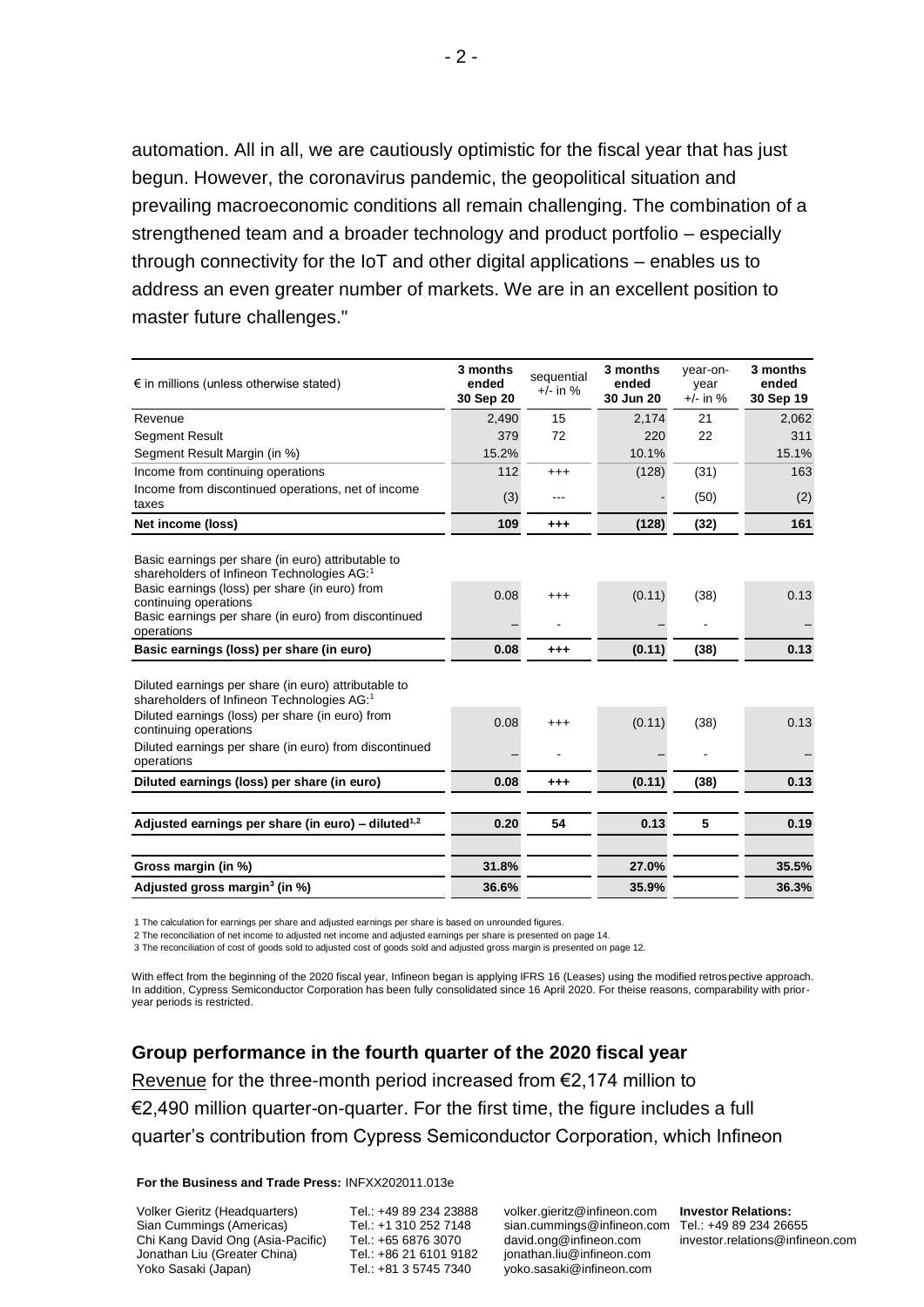acquired in April. The Automotive (ATV) and Power & Sensor Systems (PSS) segments were the main contributors to the 15 percent quarter-on-quarter growth in Group revenue. Revenue in the Connected Secure Systems (CSS) segment also increased slightly. The Industrial Power Control (IPC) segment recorded lower revenue than in the preceding three-month period.

Infineon's gross margin improved from 27.0 percent in the third quarter to 31.8 percent in the fourth. The adjusted gross margin rose from 35.9 percent to 36.6 percent quarter-on-quarter. The Segment Result improved from €220 million in the third quarter to €379 million in the final quarter of the fiscal year, with the Segment Result Margin rising significantly from 10.1 percent to 15.2 percent.

The non-segment result for the fourth quarter was a net loss of  $\epsilon$ 197 million, compared to a net loss of €313 million in the previous three-month period. The negative effects from the acquisition and consolidation of Cypress, which are primarily related to the purchase price allocation, were lower than in the third quarter. The non-segment result for the fourth quarter contained €118 million of cost of goods sold, €68 million of selling, general and administrative expenses and €11 million of research and development expenses. Net other operating income and expenses amounting to  $\epsilon$ 0 million were also recorded in the fourth quarter.

Operating income increased to €182 million in the fourth quarter, compared to an operating loss of €93 million in the previous three-month period.

The financial result improved to a negative amount of  $E$ 28 million in the last three months of the fiscal year compared with negative €79 million in the third quarter, which had included one-off expenses relating to the financings incurred for the acquisition of Cypress.

The tax expense amounted to  $€33$  million for the fourth quarter. The purchase price allocation undertaken in connection with the first-time consolidation of Cypress and the related reversal of deferred tax liabilities had given rise to tax income of €44 million in the third quarter.

Income from continuing operations increased to €112 million in the fourth quarter, compared to a loss of €128 million in the third quarter. The loss from discontinued operations amounted to €3 million in the fourth quarter, compared to nil for the

**For the Business and Trade Press:** INFXX202011.013e

Volker Gieritz (Headquarters) Sian Cummings (Americas) Chi Kang David Ong (Asia-Pacific) Jonathan Liu (Greater China) Yoko Sasaki (Japan)

Tel.: +49 89 234 23888 Tel.: +1 310 252 7148 Tel.: +65 6876 3070 Tel.: +86 21 6101 9182 Tel.: +81 3 5745 7340

volker.gieritz@infineon.com sian.cummings@infineon.com Tel.: +49 89 234 26655 [david.ong@infineon.com](mailto:%0ddavid.ong@infineon.com) jonathan.liu@infineon.com yoko.sasaki@infineon.com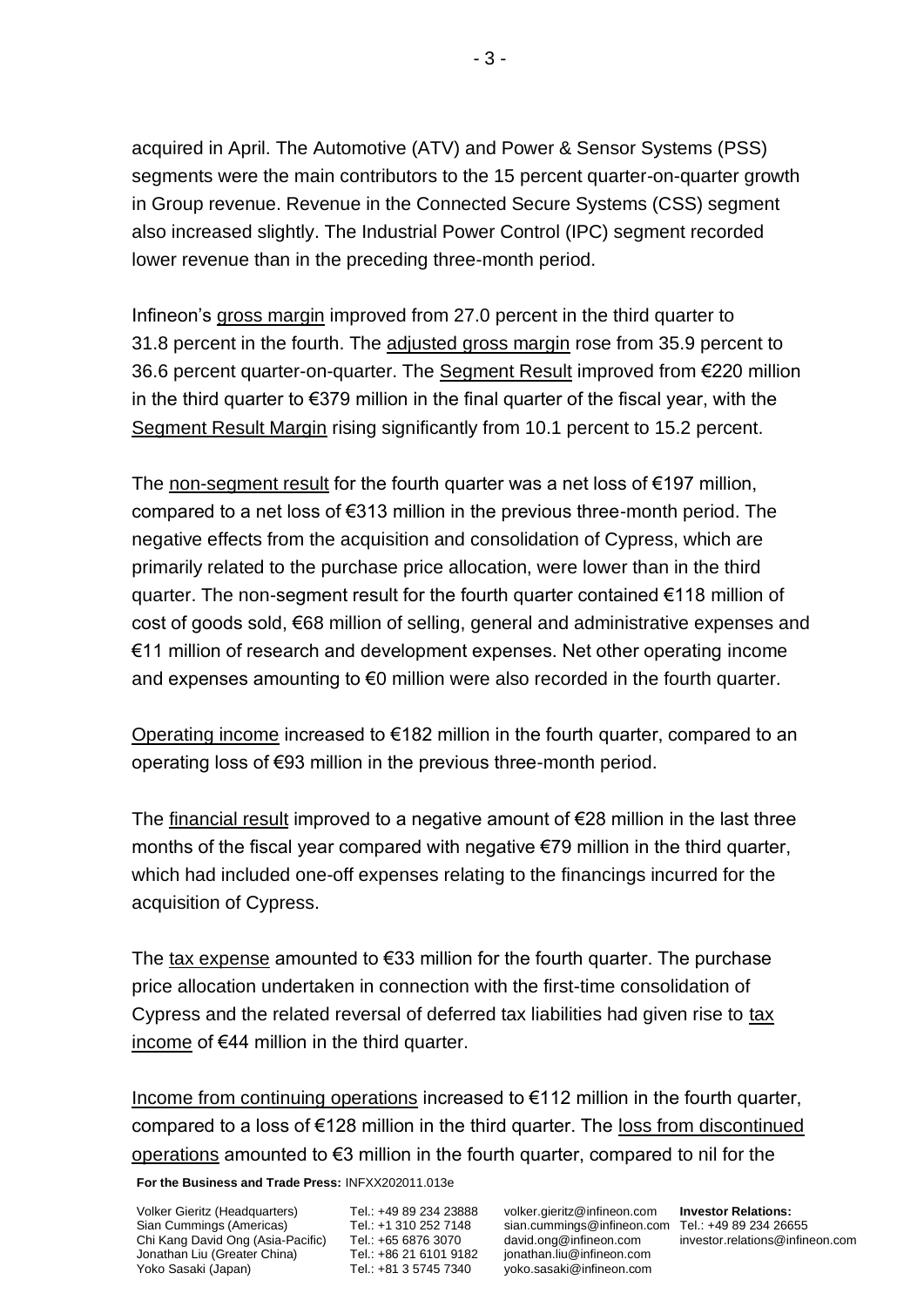previous three-month period. Net income totaled €109 million in the fourth quarter, compared to a net loss of €128 million in the third quarter.

Earnings per share from continuing operations for the fourth quarter of the 2020 fiscal year amounted to  $\epsilon$ 0.08 (basic and diluted), compared to a negative amount of €0.11 for the previous quarter. Adjusted earnings per share<sup>1</sup> (diluted) also improved, amounting to  $\epsilon$ 0.20 for the three-month period, compared to  $\epsilon$ 0.13 one quarter earlier.

Investments – which Infineon defines as the sum of purchases of property, plant and equipment, purchases of other intangible assets and capitalized development costs – increased to €332 million in the fourth quarter of the 2020 fiscal year, compared with €266 million in the preceding three-month period. At €379 million, depreciation and amortization remained practically unchanged compared to the €381 million recorded one quarter earlier.

Free cash flow<sup>2</sup> turned around to a positive amount of  $\epsilon$ 387 million in the fourth quarter, excluding cash outflows in connection with the Cypress acquisition free cash flow would have amounted to positive €431 million. The figure for the previous three-month period was a negative amount of €7,137 million, due to the acquisition of Cypress. Excluding cash outflows used in connection with the acquisition of Cypress and adjusted for acquired cash, the third-quarter figure would have been a positive amount of €439 million. Net cash provided by operating activities from continuing operations increased from €533 million in the third quarter to  $\epsilon$ 747 million in the fourth quarter.

At the end of the 2020 fiscal year, the gross cash position amounted to €3,227 million, compared to €3,450 million at 30 June 2020. The main reason for the lower figure, despite the positive free cash flow, was the early partial repayment of borrowings amounting to €476 million taken out in connection with the acquisition of Cypress. The net cash position amounted to a negative amount of €3,806 million, as compared with negative €4,296 million three months earlier. Financial debt amounted to €7,033 million as of 30 September 2020, compared with €7,746 million at the end of the third quarter.

volker.gieritz@infineon.com sian.cummings@infineon.com Tel.: +49 89 234 26655 [david.ong@infineon.com](mailto:%0ddavid.ong@infineon.com) jonathan.liu@infineon.com yoko.sasaki@infineon.com

 $1$  Adjusted net income and adjusted earnings per share (diluted) should not be seen as a replacement or superior performance indicator, but rather as additional information to the net income and earnings per share (diluted) determined in accordance with IFRS. The detailed calculation of adjusted earnings per share is presented on page 14.

 $2$  For definitions and the calculation of free cash flow and the gross and net cash position, please see page 16.

**For the Business and Trade Press:** INFXX202011.013e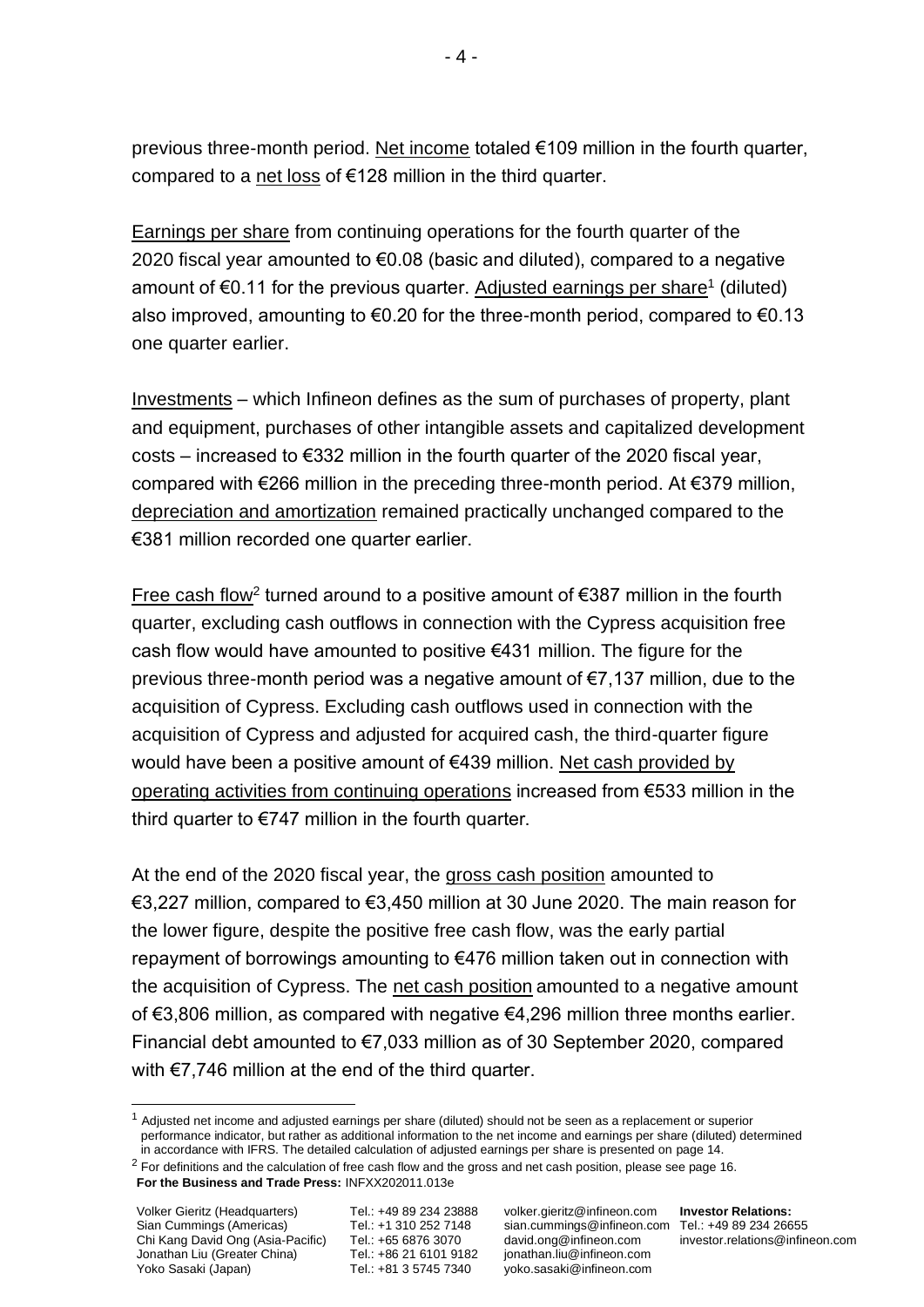## **Outlook for first quarter of 2021 fiscal year**

Based on an assumed exchange rate of US\$ 1.15 to the euro, Infineon expects to generate revenue between  $\epsilon$ 2.4 and 2.7 billion in the first quarter of the 2021 fiscal year. ATV segment revenue is forecast to increase by a mid-double-digit million euro amount quarter-on-quarter. Revenue generated by the IPC, PSS and CSS segments is in each case expected to remain at a similar level to the previous quarter. At the mid-point of the guided revenue range, the Segment Result Margin is expected to come in at about 16 percent.

## **Outlook for the 2021 fiscal year**

Based on an assumed exchange rate of US\$ 1.15 to the euro, Infineon expects to generate revenue of around €10.5 billion (plus or minus 5 percent) in the 2021 fiscal year. The forecast includes Cypress figures for the first time for a full fiscal year. At the mid-point of the guided revenue range, year-on-year revenue would then increase by around €2 billion. The ATV segment is expected to contribute more than 50 percent to this revenue growth. The PSS and CSS segments are forecast to contribute the remaining part of the additional revenue growth with an equal share each. IPC revenue is expected to increase slightly. At the mid-point of the guided revenue range the Segment Result Margin is expected to come in at about 16.5 percent.

Investments in property, plant and equipment and other intangible assets, including capitalized development costs, are planned between €1.4 billion and €1.5 billion for the 2021 fiscal year. Depreciation and amortization is expected to amount to between  $\epsilon$ 1.5 billion and  $\epsilon$ 1.6 billion, of which approximately €500 million is attributable to depreciation and amortization from purchase price allocations arising mainly in connection with the acquisition of Cypress and to a lesser extent still with the acquisition of International Rectifier. Free cash flow is expected to exceed €700 million.

Besides geopolitical and macroeconomic factors, the economic disruption caused by the coronavirus pandemic makes accurate prediction difficult. Key factors influencing the expected development of revenue and earnings during the pandemic will be the progression of global infection rates over time, possible restrictions on economic activities, and the level and effectiveness of governmental stimulus programs.

**For the Business and Trade Press:** INFXX202011.013e

Volker Gieritz (Headquarters) Sian Cummings (Americas) Chi Kang David Ong (Asia-Pacific) Jonathan Liu (Greater China) Yoko Sasaki (Japan)

Tel.: +49 89 234 23888 Tel.: +1 310 252 7148 Tel.: +65 6876 3070 Tel.: +86 21 6101 9182 Tel.: +81 3 5745 7340

volker.gieritz@infineon.com sian.cummings@infineon.com Tel.: +49 89 234 26655 [david.ong@infineon.com](mailto:%0ddavid.ong@infineon.com) jonathan.liu@infineon.com yoko.sasaki@infineon.com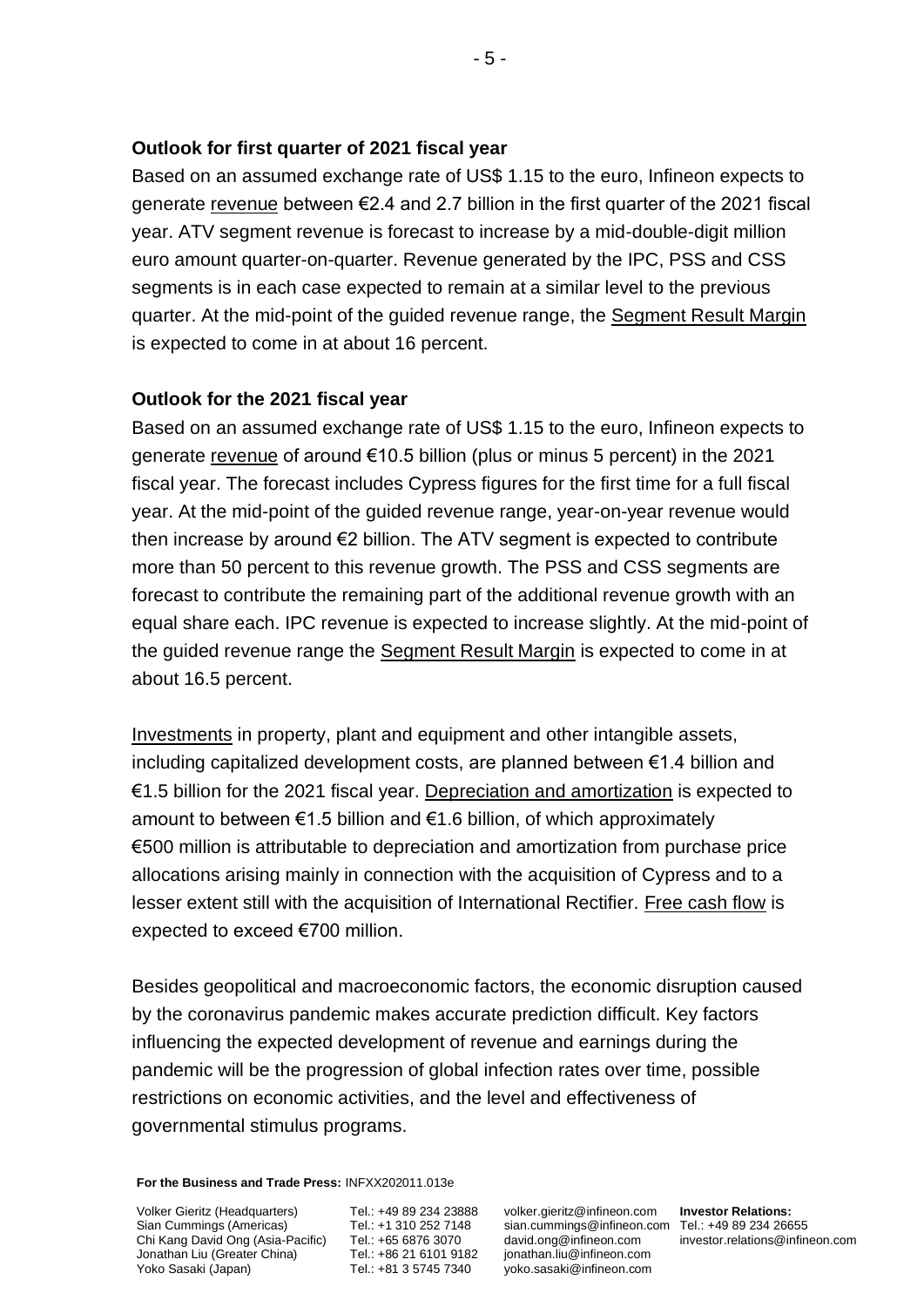### **Proposed dividend for the 2020 fiscal year: €0.22 per share**

Our dividend policy is aimed at letting shareholders adequately participate in Infineon's economic development and, in general, at paying out at least an unchanged dividend even in periods of slower growth. However, the serious economic impact of and the ongoing risks posed by the coronavirus pandemic need to be taken into account and appropriate financial headroom should be maintained. In addition, the number of shares entitled to receive a dividend has increased by around 4 percent as a result of the capital increase undertaken in May 2020. A proposal will therefore be put forward to the forthcoming Annual General Meeting to distribute a dividend of €0.22 per share for the 2020 fiscal year, €0.05 less than for the previous year. The 55 million new shares issued in May 2020 are fully entitled to receive a dividend. The total dividend amount would therefore sum up to €286 million, compared with €336 million for 2019. Hence, the percentage decline of the total dividend amount is lower compared with the percentage reduction of the dividend per share.

**For the Business and Trade Press:** INFXX202011.013e

Volker Gieritz (Headquarters) Sian Cummings (Americas) Chi Kang David Ong (Asia-Pacific) Jonathan Liu (Greater China) Yoko Sasaki (Japan)

Tel.: +49 89 234 23888 Tel.: +1 310 252 7148 Tel.: +65 6876 3070 Tel.: +86 21 6101 9182 Tel.: +81 3 5745 7340

volker.gieritz@infineon.com sian.cummings@infineon.com Tel.: +49 89 234 26655 [david.ong@infineon.com](mailto:%0ddavid.ong@infineon.com) jonathan.liu@infineon.com yoko.sasaki@infineon.com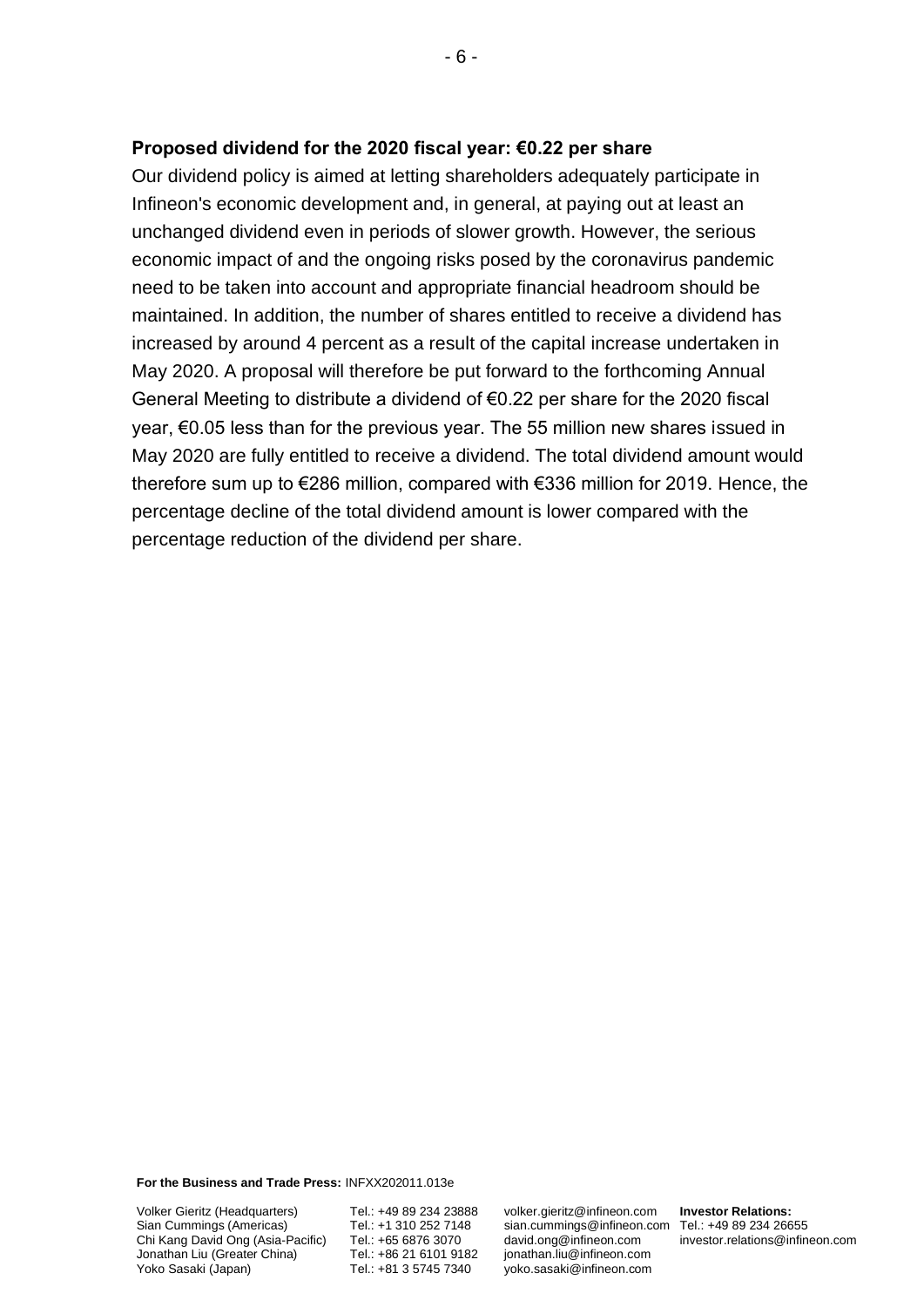| $\epsilon$ in millions (unless otherwise stated)      | in $%$<br>of total<br>revenue | 3 months<br>ended<br>30 Sep 20 | sequential<br>$+/-$ in % | 3 months<br>ended<br>30 Jun 20 | year-on-<br>year<br>$+/-$ in % | 3 months<br>ended<br>30 Sep 19 |
|-------------------------------------------------------|-------------------------------|--------------------------------|--------------------------|--------------------------------|--------------------------------|--------------------------------|
| Infineon                                              |                               |                                |                          |                                |                                |                                |
| Revenue                                               | 100                           | 2,490                          | 15                       | 2,174                          | 21                             | 2,062                          |
| <b>Segment Result</b>                                 |                               | 379                            | 72                       | 220                            | 22                             | 311                            |
| Segment Result Margin (in %)                          |                               | 15.2%                          |                          | 10.1%                          |                                | 15.1%                          |
| <b>Automotive (ATV)</b>                               |                               |                                |                          |                                |                                |                                |
| <b>Segment Revenues</b>                               | 42                            | 1,052                          | 29                       | 815                            | 18                             | 893                            |
| <b>Segment Result</b>                                 |                               | 62                             | $^{+++}$                 | (24)                           | (21)                           | 78                             |
| Segment Result Margin (in %)                          |                               | 5.9%                           |                          | (2.9)%                         |                                | 8.7%                           |
| <b>Industrial Power Control (IPC)</b>                 |                               |                                |                          |                                |                                |                                |
| <b>Segment Revenues</b>                               | 14                            | 349                            | (5)                      | 366                            | (4)                            | 362                            |
| <b>Segment Result</b>                                 |                               | 69                             | 10                       | 63                             | 17                             | 59                             |
| Segment Result Margin (in %)                          |                               | 19.8%                          |                          | 17.2%                          |                                | 16.3%                          |
| Power & Sensor Systems (PSS) <sup>1</sup>             |                               |                                |                          |                                |                                |                                |
| <b>Segment Revenues</b>                               | 31                            | 759                            | 11                       | 681                            | 19                             | 639                            |
| <b>Segment Result</b>                                 |                               | 209                            | 46                       | 143                            | 37                             | 153                            |
| Segment Result Margin (in %)                          |                               | 27.5%                          |                          | 21.0%                          |                                | 23.9%                          |
| Connected Secure Systems (CSS) <sup>2</sup>           |                               |                                |                          |                                |                                |                                |
| <b>Segment Revenues</b>                               | 13                            | 326                            | 6                        | 307                            | $^{+++}$                       | 162                            |
| <b>Segment Result</b>                                 |                               | 39                             | 5                        | 37                             | 77                             | 22                             |
| Segment Result Margin (in %)                          |                               | 12.0%                          |                          | 12.1%                          |                                | 13.6%                          |
| <b>Other Operating Segments (OOS)</b>                 |                               |                                |                          |                                |                                |                                |
| <b>Segment Revenue</b>                                | $\Omega$                      | 4                              | (20)                     | 5                              | (33)                           | 6                              |
| <b>Segment Result</b>                                 |                               | $\mathbf{1}$                   |                          | 1                              | $^{+++}$                       |                                |
| <b>Corporate and</b><br><b>Eliminations (C&amp;E)</b> |                               |                                |                          |                                |                                |                                |
| Segment Revenue                                       | $\mathbf 0$                   |                                |                          |                                |                                |                                |
| <b>Segment Result</b>                                 |                               | (1)                            |                          |                                |                                | (1)                            |
|                                                       |                               |                                |                          |                                |                                |                                |

## **Segment earnings for the fourth quarter of the 2020 fiscal year**

1 Effective 1 April 2020, the "Power Management & Multimarktet" segment changed its name to "Power & Sensor Systems". The change in name has no impact on Infineon's organizational structure, strategy or scope of business.

2 The "Digital Security Solutions" segment changed its name to "Connected Secure Systems" with effect from 1 August 2020. The name change reflects the integration of Cypress' "IoT, Compute & Wireless" line of business and the related expansion of the segment's product portfolio and scope of business.

Revenue generated by the ATV segment for the three-month period ending September increased from €815 million to €1,052 million quarter-on-quarter. The 29 percent revenue jump was the joint result of a significant recovery in operating business and the first-time consolidation of the former Cypress businesses for a complete quarter. Revenue grew across all areas. The upturn in demand was particularly noticeable in the field of electric vehicles and microcontrollers for classical vehicle applications and driver assistance systems. Higher revenue drove the Segment Result upwards from a negative amount of €24 million in the third quarter to positive €62 million in the fourth quarter. The Segment Result Margin for the fourth quarter came in at 5.9 percent, compared with negative 2.9 percent for the preceding three-month period.

**For the Business and Trade Press:** INFXX202011.013e

Volker Gieritz (Headquarters) Sian Cummings (Americas) Chi Kang David Ong (Asia-Pacific) Jonathan Liu (Greater China) Yoko Sasaki (Japan)

Tel.: +49 89 234 23888 Tel.: +1 310 252 7148 Tel.: +65 6876 3070 Tel.: +86 21 6101 9182 Tel.: +81 3 5745 7340

volker.gieritz@infineon.com sian.cummings@infineon.com Tel.: +49 89 234 26655 [david.ong@infineon.com](mailto:%0ddavid.ong@infineon.com) jonathan.liu@infineon.com yoko.sasaki@infineon.com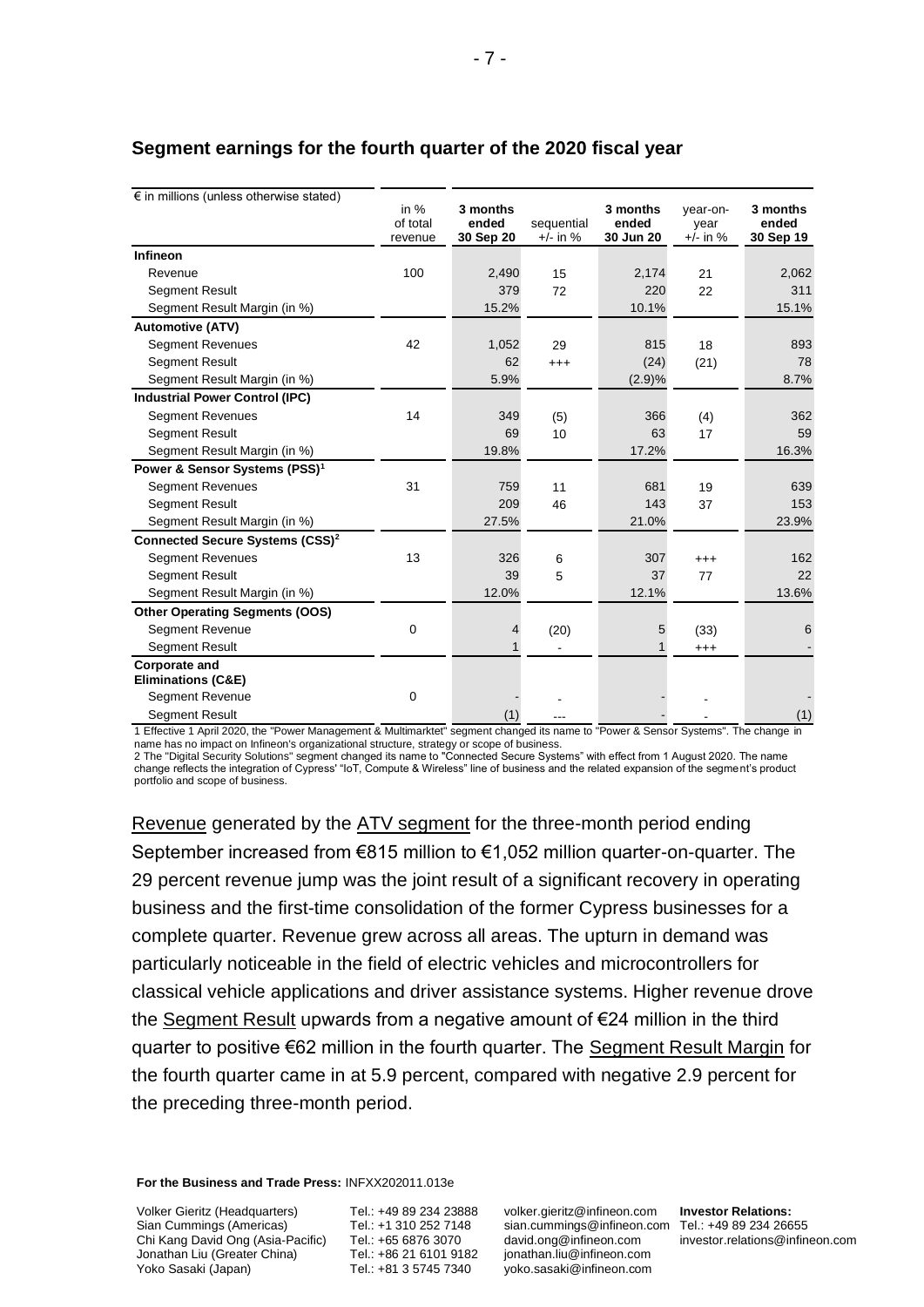In the IPC segment, revenue decreased from €366 million to €349 million quarteron-quarter. The 5 percent decline was the result of weaker demand for wind power turbines, home appliances and trains. Revenue from photovoltaic applications declined only minimally, while revenue generated with industrial drives increased noticably from a low level. The Segment Result improved from €63 million to €69 million quarter-on-quarter, while the Segment Result Margin rose from 17.2 percent to 19.8 percent during the same period.

PSS segment revenue grew by 11 percent to €759 million in the fourth quarter, up from €681 million in the preceding three-month period. The DC-DC power supply, mobile devices and USB controllers product areas all recorded significant revenue growth, whereas demand was somewhat weaker for AC-DC power supplies and revenue was lower accordingly. The Segment Result rose from €143 million to €209 million quarter-on-quarter. The Segment Result Margin came in at 27.5 percent, up from 21.0 percent in the preceding three-month period.

CSS segment revenue grew by 6 percent from €307 million to €326 million quarter-on-quarter. Whereas revenue for industrial microcontrollers, connectivity, IoT security and authentication was higher than in the previous quarter, demand for government identification products continued to decline. The Segment Result amounted to €39 million, compared with €37 million in the previous three-month period. The Segment Result Margin came in at 12.0 percent, compared to 12.1 percent in the third quarter.

**For the Business and Trade Press:** INFXX202011.013e

Volker Gieritz (Headquarters) Sian Cummings (Americas) Chi Kang David Ong (Asia-Pacific) Jonathan Liu (Greater China) Yoko Sasaki (Japan)

Tel.: +49 89 234 23888 Tel.: +1 310 252 7148 Tel.: +65 6876 3070 Tel.: +86 21 6101 9182 Tel.: +81 3 5745 7340

volker.gieritz@infineon.com sian.cummings@infineon.com Tel.: +49 89 234 26655 [david.ong@infineon.com](mailto:%0ddavid.ong@infineon.com) jonathan.liu@infineon.com yoko.sasaki@infineon.com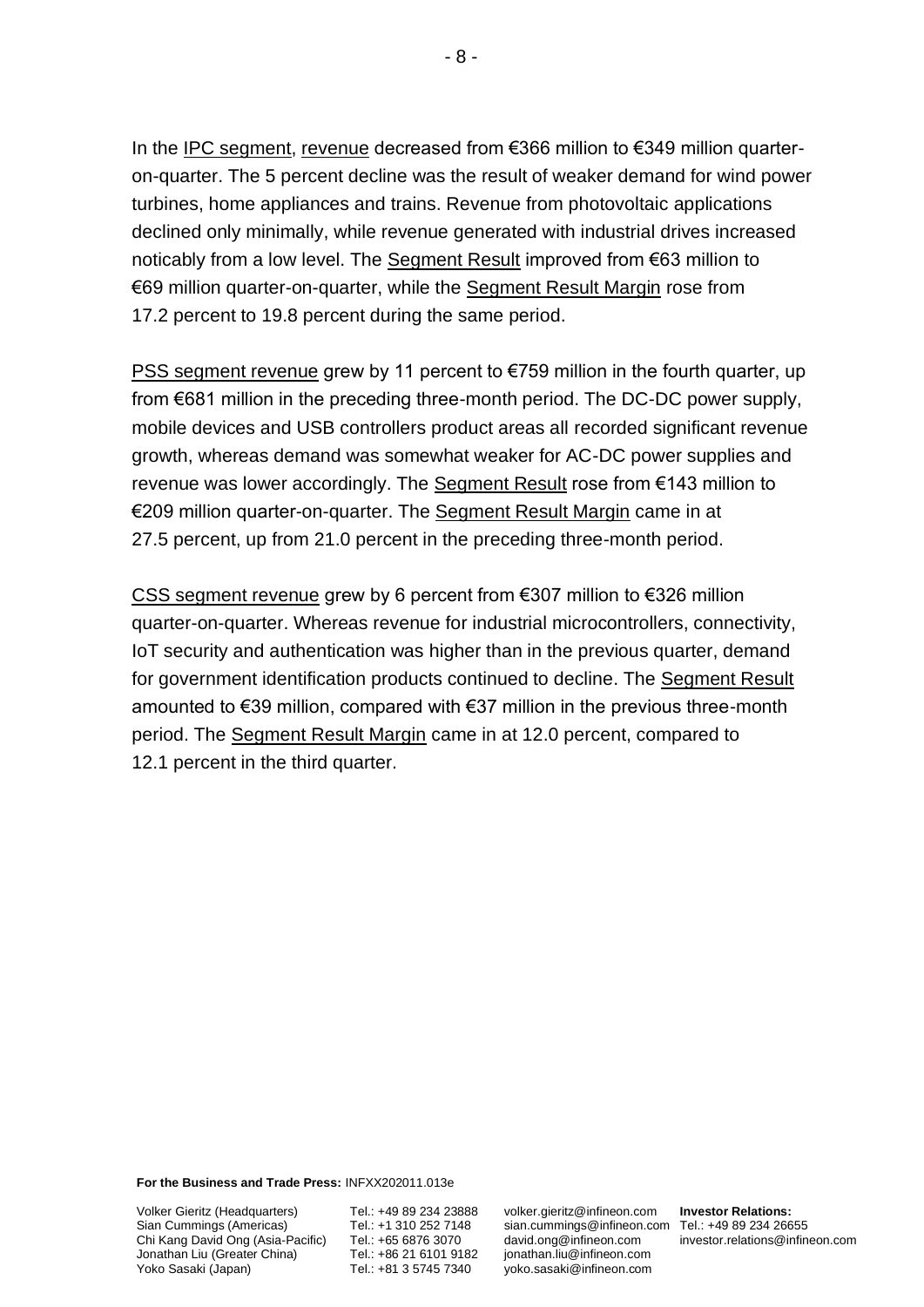## **Analyst telephone conference and telephone press conference**

The Management Board of Infineon will host a telephone conference call including a webcast for analysts and investors (in English only) on 9 November 2020 at 9:30 am (CET), 3:30 am (EST). During the call, the Infineon Management Board will present the Company's results for the fourth quarter of the 2020 fiscal year as well as the outlook for the first quarter and the 2021 fiscal year. In addition, the Management Board will host a telephone press conference (also including a webcast) with the media at 11:00 am (CET), 5:00 am (EST). It can be followed over the Internet in both English and German. Both conferences will also be available live and for download on Infineon's website at [www.infineon.com/investor.](http://www.infineon.com/investor)

The **Q4 Investor Presentation** is available (in English only) at: [https://www.infineon.com/cms/en/about-infineon/investor/reports-and](https://www.infineon.com/cms/en/about-infineon/investor/reports-and-presentations/)[presentations/](https://www.infineon.com/cms/en/about-infineon/investor/reports-and-presentations/)

## **Infineon Financial Calendar** (\* preliminary)

| $\geq 10$ Nov 2020      | UBS European Conference, London (virtual)                       |
|-------------------------|-----------------------------------------------------------------|
| $> 17$ Nov 2020         | JPM Global TMT Conference, Hong Kong (virtual)                  |
| $> 17$ Nov 2020         | Cowen Virtual Silicon Valley Bus Tour, (virtual)                |
| $\geq 18 - 19$ Nov 2020 | Morgan Stanley TMT Conference, Barcelona (virtual)              |
| $\geq 23$ Nov 2020      | DZ Bank 11 <sup>th</sup> Equity Conference, Frankfurt (virtual) |
| → 30 Nov – 1 Dec 2020   | Infineon Power Roadshow and Call (30 Nov) with Peter            |
|                         | Wawer, Division President IPC and Andreas Urschitz,             |
|                         | Division President PSS, London (virtual)                        |
| $\geqslant$ 2 Dec 2020  | Morgan Stanley Sustainability Call                              |
| $2 - 3$ Dec 2020        | Credit Suisse 24 <sup>th</sup> Annual Technology Conference,    |
|                         | Scottsdale (virtual)                                            |
| $\geq 3$ Dec 2020       | Société Générale Virtual Premium Review 2020, Paris             |
|                         | (virtual)                                                       |
| $> 7 - 8$ Dec 2020      | UBS Global TMT Conference, New York (virtual)                   |
| $\geq 7$ Jan 2021       | Oddo BHF Forum 24 <sup>th</sup> Edition, Lyon (virtual)         |
| $\geq 4$ Feb 2021*      | Earnings Release for the First Quarter of the 2021              |
|                         | <b>Fiscal Year</b>                                              |
| $\geq 25$ Feb 2021      | Annual General Meeting (virtual)                                |

**For the Business and Trade Press:** INFXX202011.013e

Volker Gieritz (Headquarters) Sian Cummings (Americas) Chi Kang David Ong (Asia-Pacific) Jonathan Liu (Greater China) Yoko Sasaki (Japan)

Tel.: +49 89 234 23888 Tel.: +1 310 252 7148 Tel.: +65 6876 3070 Tel.: +86 21 6101 9182 Tel.: +81 3 5745 7340

volker.gieritz@infineon.com sian.cummings@infineon.com Tel.: +49 89 234 26655 [david.ong@infineon.com](mailto:%0ddavid.ong@infineon.com) jonathan.liu@infineon.com yoko.sasaki@infineon.com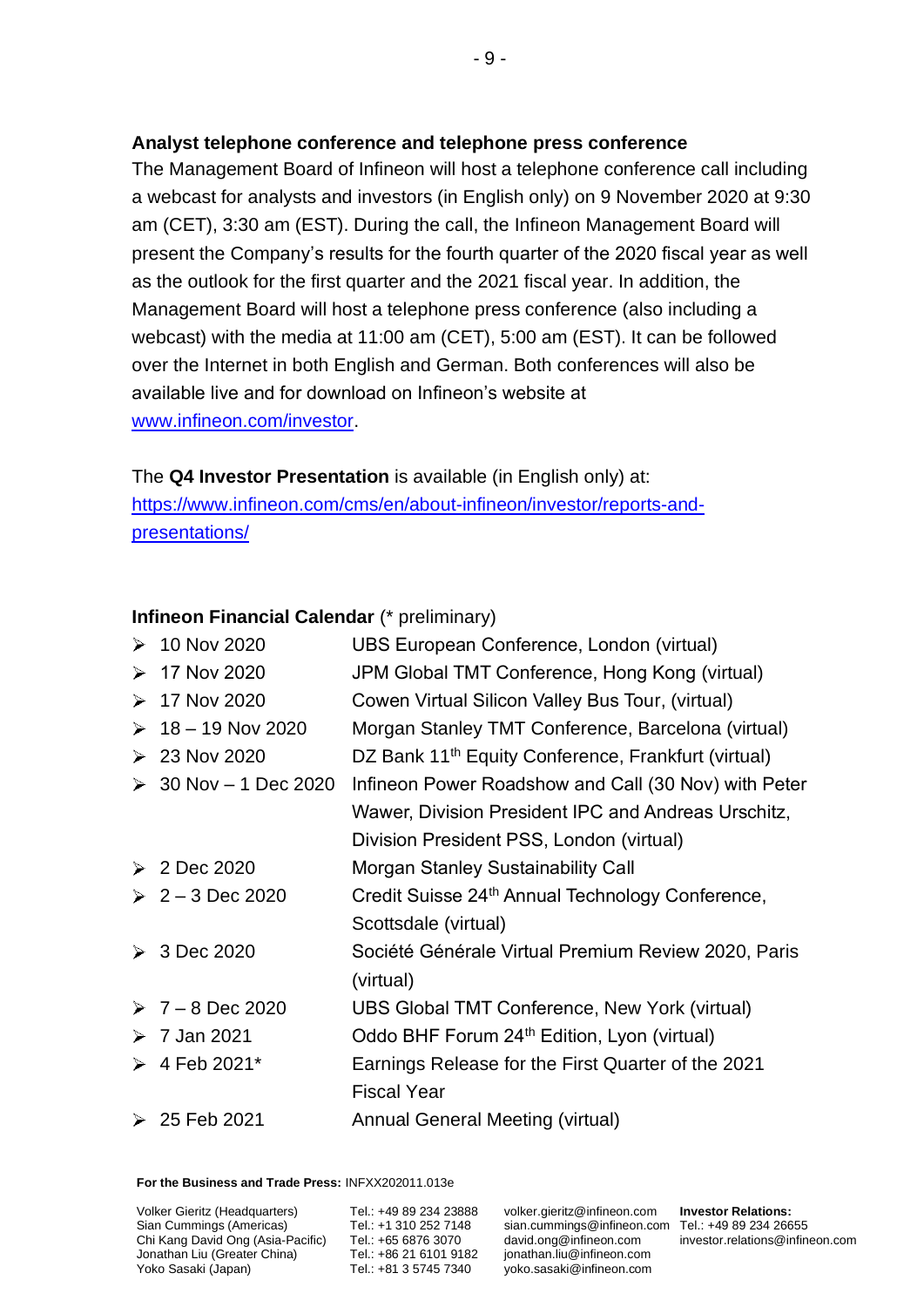## **About Infineon**

Infineon Technologies AG is a world leader in semiconductor solutions that make life easier, safer and greener. Microelectronics from Infineon are the key to a better future. In the 2020 fiscal year (ending 30 September), Infineon reported revenue of more than €8.5 billion with a workforce of some 46,700 people worldwide. Following the acquisition of the US company Cypress Semiconductor Corporation in April 2020, Infineon is now a global top 10 semiconductor company.

Infineon is listed on the Frankfurt Stock Exchange (ticker symbol: IFX) and in the USA on the over-the-counter market OTCQX International Premier (ticker symbol: IFNNY). Further information is available at [www.infineon.com](http://www.infineon.com/) This press release is available online at [www.infineon.com/press](http://www.infineon.com/press)

Follow us: [Twitter](https://twitter.com/Infineon) - [Facebook](https://www.facebook.com/Infineon) - [LinkedIn](https://www.linkedin.com/company-beta/2148/)

**For the Business and Trade Press:** INFXX202011.013e

Volker Gieritz (Headquarters) Sian Cummings (Americas) Chi Kang David Ong (Asia-Pacific) Jonathan Liu (Greater China) Yoko Sasaki (Japan)

Tel.: +49 89 234 23888 Tel.: +1 310 252 7148 Tel.: +65 6876 3070 Tel.: +86 21 6101 9182 Tel.: +81 3 5745 7340

volker.gieritz@infineon.com sian.cummings@infineon.com Tel.: +49 89 234 26655 [david.ong@infineon.com](mailto:%0ddavid.ong@infineon.com) jonathan.liu@infineon.com yoko.sasaki@infineon.com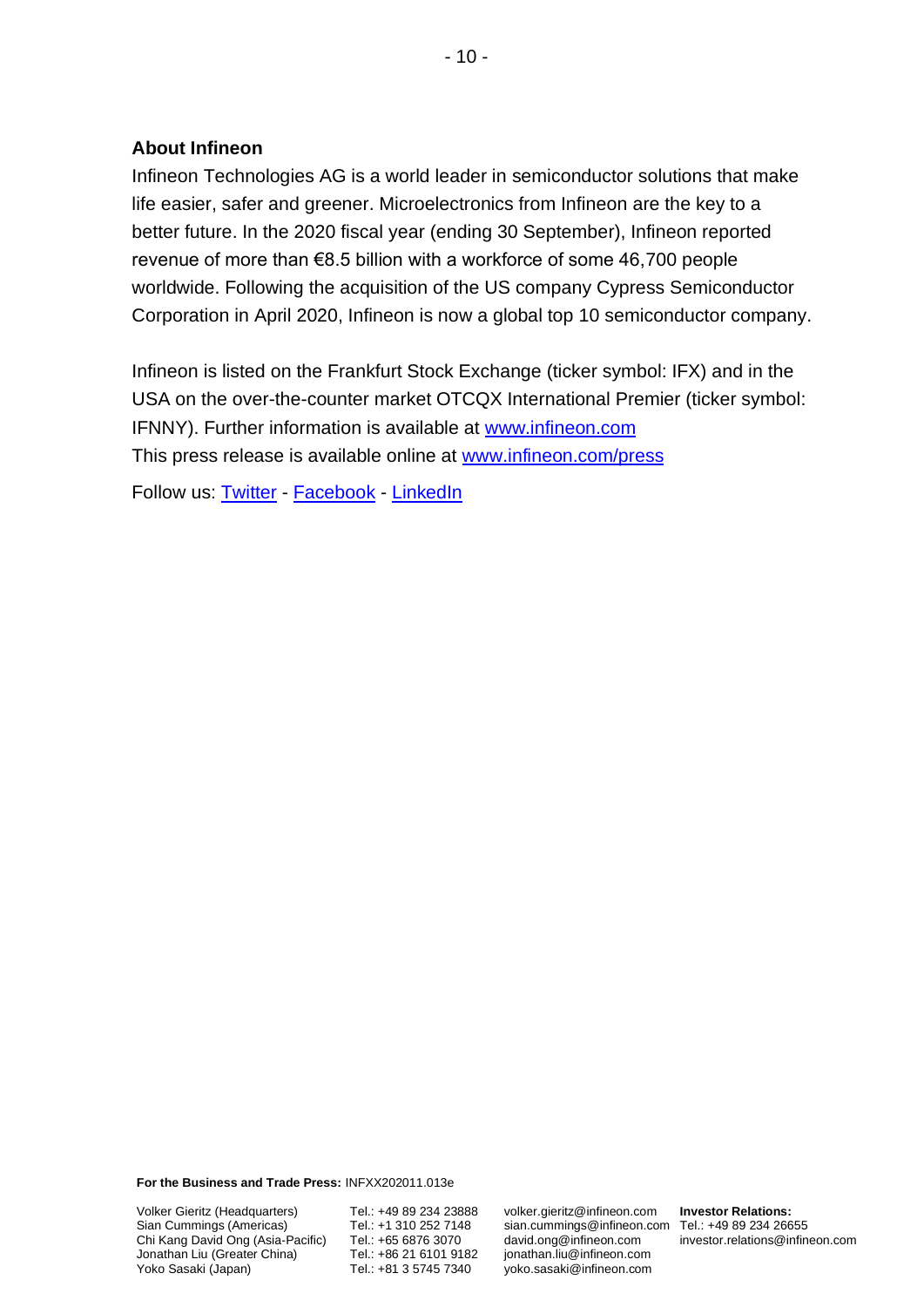### **FINANCIAL INFORMATION**

According to IFRS – preliminary and unaudited

With effect from the beginning of the 2020 fiscal year, Infineon is applying IFRS 16 (Leases) using the modified retrospective approach. In addition, Cypress Semiconductor Corporation has been fully consolidated since 16 April 2020. For these reasons, comparability with prior-year periods is restricted.

### **Consolidated Statement of Profit or Loss**

| $\epsilon$ in millions (unless otherwise stated)                                                                                 |           | 3 months ended | 12 months ended |           |           |
|----------------------------------------------------------------------------------------------------------------------------------|-----------|----------------|-----------------|-----------|-----------|
|                                                                                                                                  | 30 Sep 20 | 30 Jun 20      | 30 Sep 19       | 30 Sep 20 | 30 Sep 19 |
| Revenue                                                                                                                          | 2,490     | 2,174          | 2,062           | 8,567     | 8,029     |
| Cost of goods sold                                                                                                               | (1,697)   | (1,587)        | (1, 331)        | (5,791)   | (5,035)   |
| <b>Gross profit</b>                                                                                                              | 793       | 587            | 731             | 2,776     | 2,994     |
| Research and development expenses                                                                                                | (308)     | (321)          | (230)           | (1, 113)  | (945)     |
| Selling, general and administrative expenses                                                                                     | (308)     | (316)          | (222)           | (1,042)   | (865)     |
| Other operating income                                                                                                           | 24        | 9              | 14              | 76        | 56        |
| Other operating expenses                                                                                                         | (19)      | (52)           | (47)            | (116)     | (79)      |
| <b>Operating income (loss)</b>                                                                                                   | 182       | (93)           | 246             | 581       | 1,161     |
| Financial income                                                                                                                 | 17        | 3              | 9               | 29        | 26        |
| <b>Financial expenses</b>                                                                                                        | (45)      | (82)           | (27)            | (177)     | (98)      |
| Gain from investments accounted for using the<br>equity method                                                                   | (9)       |                | (1)             | (9)       | (6)       |
| Income (loss) from continuing operations before<br>income taxes                                                                  | 145       | (172)          | 227             | 424       | 1,083     |
| Income tax                                                                                                                       | (33)      | 44             | (64)            | (52)      | (194)     |
| Income (loss) from continuing operations                                                                                         | 112       | (128)          | 163             | 372       | 889       |
| Loss from discontinued operations, net of income<br>taxes                                                                        | (3)       |                | (2)             | (4)       | (19)      |
| Net income (loss)                                                                                                                | 109       | (128)          | 161             | 368       | 870       |
| Attributable to:                                                                                                                 |           |                |                 |           |           |
| Shareholders of Infineon Technologies AG                                                                                         | 109       | (128)          | 161             | 368       | 870       |
| Basic earnings per share (in euro) attributable to<br>shareholders and hybrid capital investors of Infineon<br>Technologies AG:1 |           |                |                 |           |           |
| Weighted average shares outstanding (in million) -<br>basic                                                                      | 1,301     | 1,266          | 1,244           | 1,265     | 1,163     |
| Weighted average shares outstanding (in million) -<br>diluted                                                                    | 1,302     | 1,266          | 1,246           | 1,266     | 1,165     |
| Earnings (loss) per share (in euro) from continuing<br>operations - basic/diluted                                                | 0.08      | (0.11)         | 0.13            | 0.26      | 0.77      |
| Earnings (loss) per share (in euro) from discontinued<br>operations - basic/diluted                                              |           |                |                 |           | (0.02)    |
| Earnings per share (in euro) - basic/diluted                                                                                     | 0.08      | (0.11)         | 0.13            | 0.26      | 0.75      |

1 The calculation of earnings per share is based on unrounded figures. For the consideration of the compensation entitlement of hybrid capital investors when<br>determining earnings per share, see "Reconciliation to adjusted

**For the Business and Trade Press:** INFXX202011.013e

Volker Gieritz (Headquarters) Sian Cummings (Americas) Chi Kang David Ong (Asia-Pacific) Jonathan Liu (Greater China) Yoko Sasaki (Japan)

Tel.: +49 89 234 23888 Tel.: +1 310 252 7148 Tel.: +65 6876 3070 Tel.: +86 21 6101 9182 Tel.: +81 3 5745 7340

volker.gieritz@infineon.com sian.cummings@infineon.com Tel.: +49 89 234 26655 [david.ong@infineon.com](mailto:%0ddavid.ong@infineon.com) jonathan.liu@infineon.com yoko.sasaki@infineon.com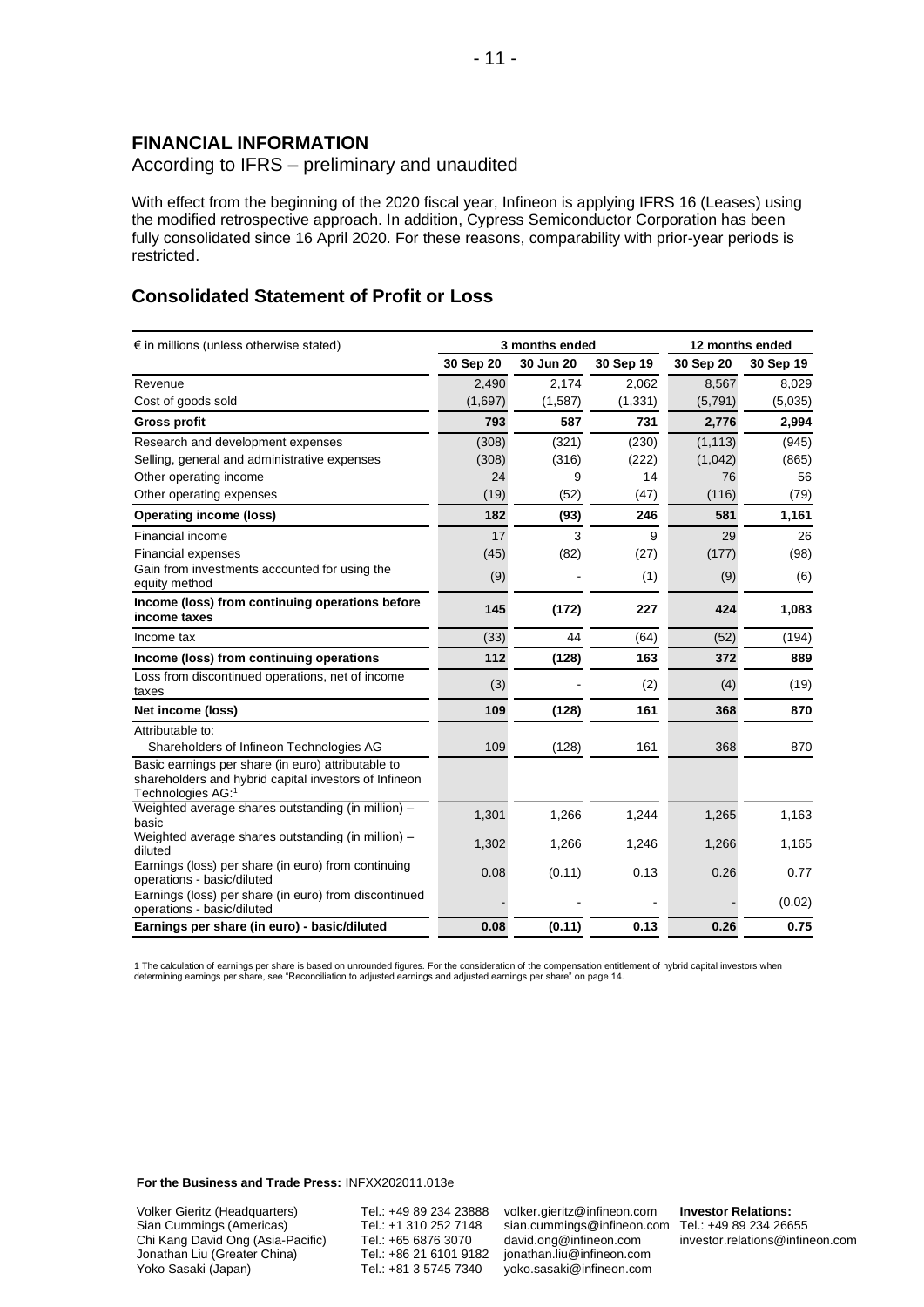### **Reconciliation to adjusted cost of goods sold and gross margin**

The cost of goods sold and the gross margin in accordance with IFRS are influenced by amounts relating to purchase price allocations for acquisitions (in particular Cypress and International Rectifier) as well as by other exceptional items. To enable better comparability of operating performance over time, Infineon computes the adjusted gross margin as follows:

| $\epsilon$ in millions (unless otherwise stated)                    |           | 3 months ended | 12 months ended |           |           |
|---------------------------------------------------------------------|-----------|----------------|-----------------|-----------|-----------|
|                                                                     | 30 Sep 20 | 30 Jun 20      | 30 Sep 19       | 30 Sep 20 | 30 Sep 19 |
| Cost of goods sold                                                  | 1,697     | 1,587          | 1.331           | 5.791     | 5.035     |
| Plus/minus:                                                         |           |                |                 |           |           |
| Share-based compensation expense                                    |           | (1)            | (1)             | (2)       | (2)       |
| Acquisition-related depreciation/amortization and<br>other expenses | (111)     | (183)          | (13)            | (316)     | (56)      |
| Other income and expense, net                                       | (7)       | (9)            | (3)             | (32)      | (4)       |
| Adjusted cost of goods sold                                         | 1,579     | 1.394          | 1.314           | 5.441     | 4,973     |
| Adjusted gross margin (in %)                                        | 36.6%     | 35.9%          | 36.3%           | 36.5%     | 38.1%     |

Adjusted cost of goods sold and the adjusted gross margin should not be seen as a replacement or superior performance indicator, but rather as additional information to cost of goods sold and the gross margin determined in accordance with IFRS.

### **Employees**

|                                   |        | 30 Sep 20 30 Jun 20 30 Sep 19 |        |
|-----------------------------------|--------|-------------------------------|--------|
| Infineon                          | 46.665 | 46.730                        | 41.418 |
| Thereof: Research and development | 9.262  | 9.494                         | 7.755  |

### **Regional Revenue Development**

| $\epsilon$ in millions,                          |                                     | 3 months ended |       |           |       |           | 12 months ended |      |       |      |
|--------------------------------------------------|-------------------------------------|----------------|-------|-----------|-------|-----------|-----------------|------|-------|------|
| except percentages                               | 30 Sep 19<br>30 Sep 20<br>30 Jun 20 |                |       | 30 Sep 20 |       | 30 Sep 19 |                 |      |       |      |
| Revenue:                                         |                                     |                |       |           |       |           |                 |      |       |      |
| Europe, Middle East, Africa                      | 640                                 | 26%            | 488   | 22%       | 611   | 30%       | 2,322           | 27%  | 2,430 | 30%  |
| Therein: Germany                                 | 283                                 | 11%            | 225   | 10%       | 296   | 14%       | 1,056           | 12%  | 1,169 | 15%  |
| Asia-Pacific<br>(excluding Japan, Greater China) | 384                                 | 15%            | 318   | 15%       | 289   | 14%       | 1.291           | 15%  | 1,187 | 15%  |
| Greater China <sup>1</sup>                       | 935                                 | 37%            | 882   | 41%       | 748   | 36%       | 3,174           | 37%  | 2,769 | 35%  |
| Therein: Mainland China, Hong Kong               | 726                                 | 29%            | 689   | 32%       | 585   | 28%       | 2.472           | 29%  | 2.159 | 27%  |
| Japan                                            | 243                                 | 10%            | 269   | 12%       | 147   | 7%        | 765             | 9%   | 593   | 7%   |
| Americas                                         | 288                                 | 12%            | 217   | 10%       | 267   | 13%       | 1,015           | 12%  | 1.050 | 13%  |
| Therein: USA                                     | 237                                 | 10%            | 187   | 9%        | 217   | 11%       | 845             | 10%  | 862   | 11%  |
| Total                                            | 2.490                               | 100%           | 2.174 | 100%      | 2,062 | 100%      | 8.567           | 100% | 8.029 | 100% |

1 Greater China comprises Mainland China, Hong Kong and Taiwan.

In the course of the 2020 fiscal year, Infineon adapted its reporting to the usual geographical designations for the subregions of China. Accordingly, the term "Mainland China, Hong Kong" is now used instead of the former term "China". When reporting the quarterly figures for the second and third quarters of the 2020 fiscal year, only the term "Mainland China" was erroneously used. However, the figures also included the revenue contribution from Hong Kong.

#### **For the Business and Trade Press:** INFXX202011.013e

Volker Gieritz (Headquarters) Sian Cummings (Americas) Chi Kang David Ong (Asia-Pacific) Jonathan Liu (Greater China) Yoko Sasaki (Japan)

Tel.: +49 89 234 23888 Tel.: +1 310 252 7148 Tel.: +65 6876 3070 Tel.: +86 21 6101 9182 Tel.: +81 3 5745 7340

volker.gieritz@infineon.com sian.cummings@infineon.com Tel.: +49 89 234 26655 [david.ong@infineon.com](mailto:%0ddavid.ong@infineon.com) jonathan.liu@infineon.com yoko.sasaki@infineon.com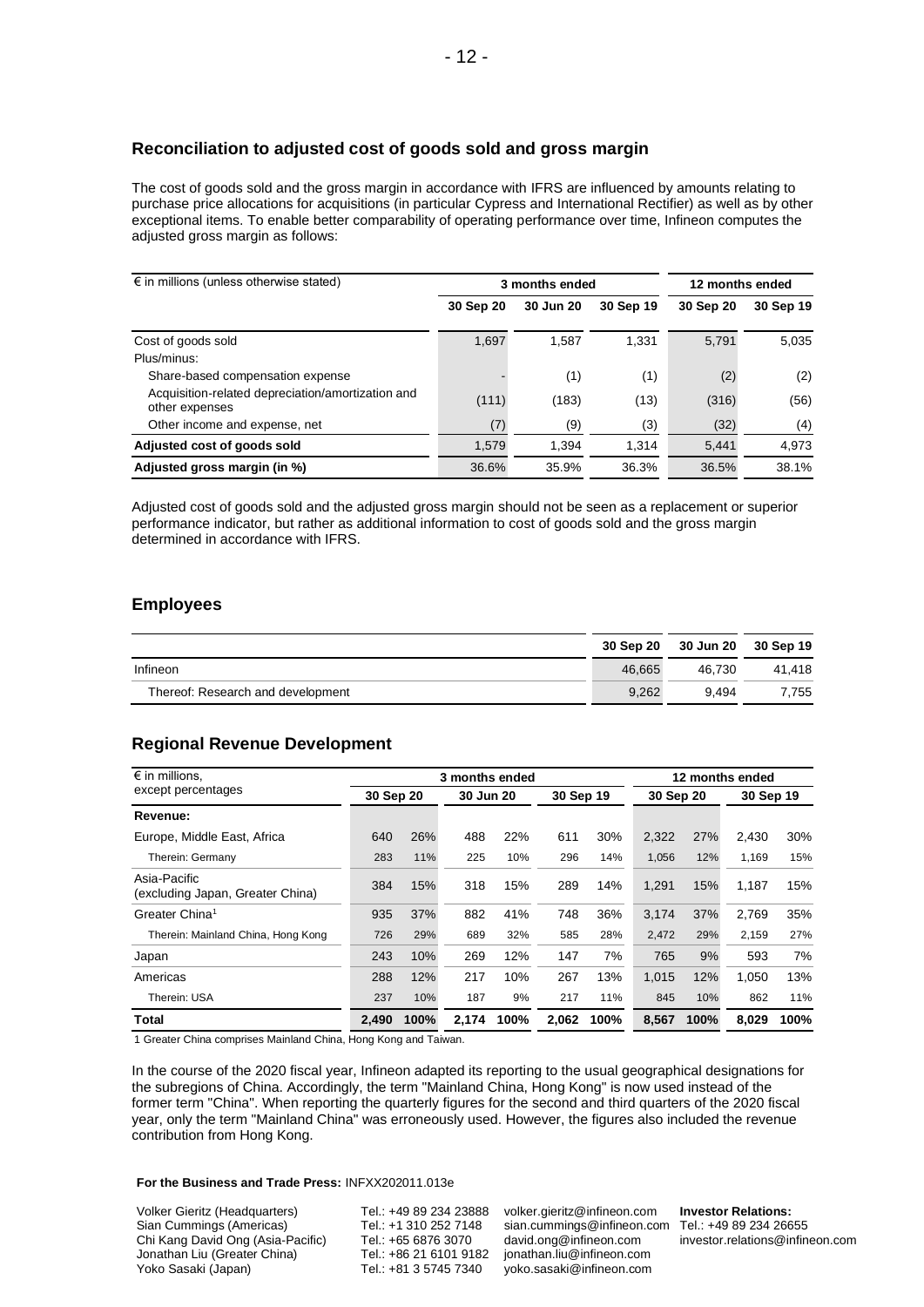#### **Segment Revenues and Segment Results**

Segment Result is defined as operating income (loss) excluding certain impairment losses (such as in particular impairment losses on goodwill), impact on earnings of restructuring and closures, share-based compensation, acquisition-related depreciation/amortization and other expenses, gains (losses) on sales of businesses, or interests in subsidiaries and other income (expense), including litigation costs.

#### **Revenues and Segment Result for the three and twelve months ended 30 September 2020 and 2019**

Effective 1 April 2020, the " Power Management & Multimarket" segment changed its name to " Power & Sensor Systems". The change in name has no impact on Infineon's organizational structure, strategy or scope of business.

The "Digital Security Solutions" segment changed its name to "Connected Secure Systems" with effect from 1 August 2020. The name change reflects the integration of Cypress' "IoT, Compute & Wireless" line of business and the related expansion of the segment's product portfolio and scope of business.

| Revenue, $\epsilon$ in millions |           | 3 months ended |          | 12 months ended |           |          |  |
|---------------------------------|-----------|----------------|----------|-----------------|-----------|----------|--|
| (unless otherwise stated)       | 30 Sep 20 | 30 Sep 19      | +/- in % | 30 Sep 20       | 30 Sep 19 | +/- in % |  |
| Automotive                      | 1,052     | 893            | 18       | 3,542           | 3,503     |          |  |
| Industrial Power Control        | 349       | 362            | (4)      | 1,406           | 1.418     | (1)      |  |
| Power & Sensor Systems          | 759       | 639            | 19       | 2,650           | 2.445     | 8        |  |
| <b>Connected Secure Systems</b> | 326       | 162            | $^{++}$  | 953             | 642       | 48       |  |
| <b>Other Operating Segments</b> | 4         | 6              | (33)     | 16              | 21        | (24)     |  |
| Corporate and Eliminations      |           |                |          |                 |           |          |  |
| <b>Total</b>                    | 2,490     | 2.062          | 21       | 8.567           | 8.029     |          |  |

| Segment Result, $\epsilon$ in millions |           | 3 months ended |              | 12 months ended |           |          |  |
|----------------------------------------|-----------|----------------|--------------|-----------------|-----------|----------|--|
| (unless otherwise stated)              | 30 Sep 20 | 30 Sep 19      | $+/-$ in $%$ | 30 Sep 20       | 30 Sep 19 | +/- in % |  |
| Automotive                             | 62        | 78             | (21)         | 155             | 404       | (62)     |  |
| Industrial Power Control               | 69        | 59             | 17           | 256             | 251       | 2        |  |
| Power & Sensor Systems                 | 209       | 153            | 37           | 636             | 585       | 9        |  |
| <b>Connected Secure Systems</b>        | 39        | 22             | 77           | 122             | 77        | 58       |  |
| <b>Other Operating Segments</b>        |           | -              | $^{+++}$     |                 | 4         | (25)     |  |
| Corporate and Eliminations             | (1)       | (1)            |              | (2)             | (2)       |          |  |
| Total                                  | 379       | 311            | 22           | 1,170           | 1,319     | (11)     |  |
| Segment Result Margin (in %)           | 15.2%     | 15.1%          |              | 13.7%           | 16.4%     |          |  |

**For the Business and Trade Press:** INFXX202011.013e

Volker Gieritz (Headquarters) Sian Cummings (Americas) Chi Kang David Ong (Asia-Pacific) Jonathan Liu (Greater China) Yoko Sasaki (Japan)

Tel.: +49 89 234 23888 Tel.: +1 310 252 7148 Tel.: +65 6876 3070 Tel.: +86 21 6101 9182 Tel.: +81 3 5745 7340

volker.gieritz@infineon.com sian.cummings@infineon.com Tel.: +49 89 234 26655 [david.ong@infineon.com](mailto:%0ddavid.ong@infineon.com) jonathan.liu@infineon.com yoko.sasaki@infineon.com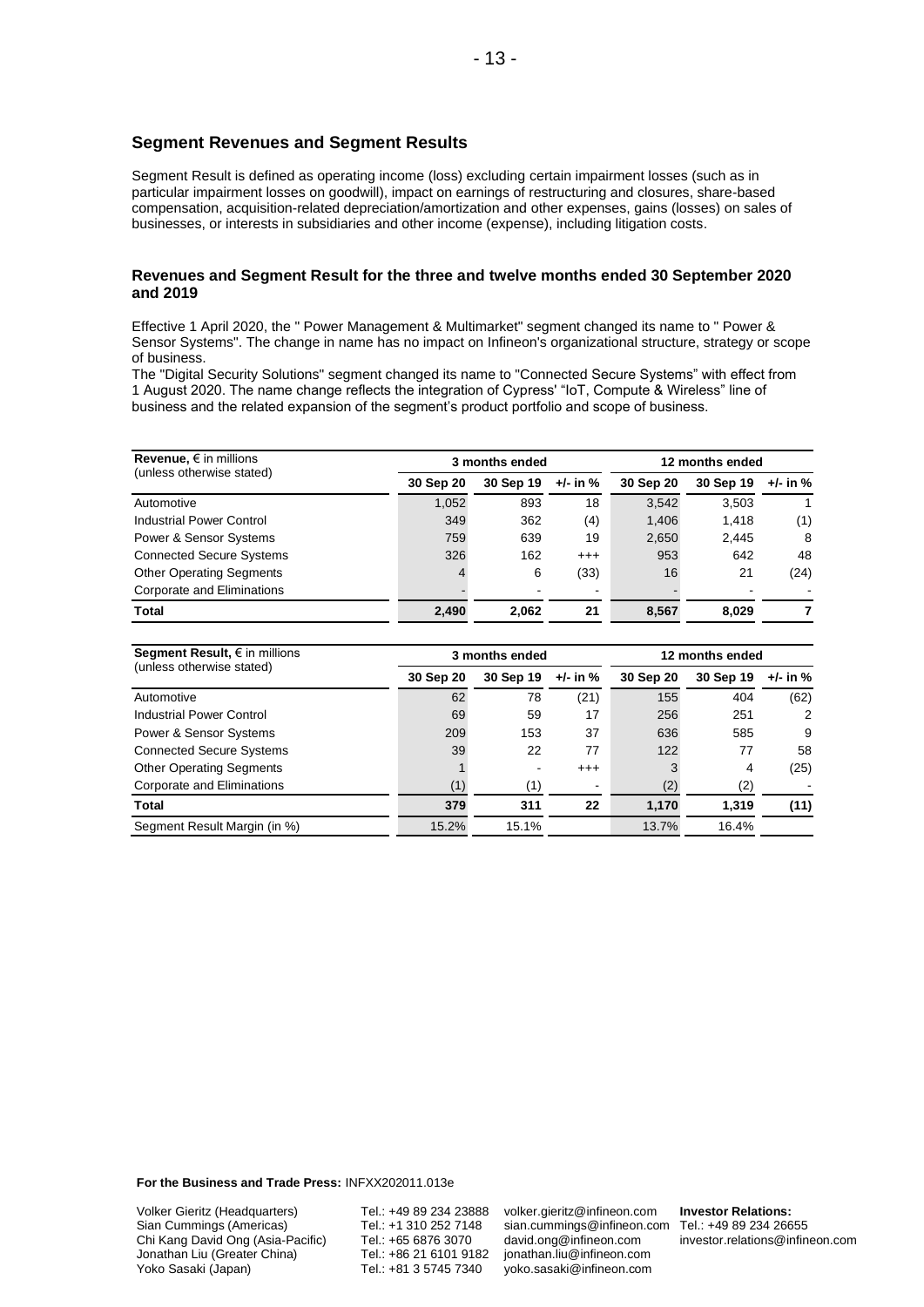| $\epsilon$ in millions                                                      |           | 3 months ended | 12 months ended |           |           |
|-----------------------------------------------------------------------------|-----------|----------------|-----------------|-----------|-----------|
|                                                                             | 30 Sep 20 | 30 Jun 20      | 30 Sep 19       | 30 Sep 20 | 30 Sep 19 |
| <b>Segment Result</b>                                                       | 379       | 220            | 311             | 1,170     | 1,319     |
| Plus/minus:                                                                 |           |                |                 |           |           |
| Impairments (in particular on goodwill), net of<br>reversals                | 11        |                |                 | 11        |           |
| Impact on earnings of restructuring and closures,<br>net                    | (20)      |                |                 | (20)      |           |
| Share-based compensation                                                    | (4)       | (4)            | (3)             | (14)      | (11)      |
| Acquisition-related depreciation/amortization and<br>other expenses         | (182)     | (299)          | (31)            | (540)     | (114)     |
| Gains (losses) on sales of businesses,<br>or interests in subsidiaries, net |           |                |                 |           | (1)       |
| Other income and expenses, net                                              | (2)       | (10)           | (31)            | (27)      | (32)      |
| <b>Operating income</b>                                                     | 182       | (93)           | 246             | 581       | 1,161     |

#### **Reconciliation of Segment Result to Operating Income**

#### **Reconciliation to adjusted earnings and adjusted earnings per share – diluted**

Earnings per share in accordance with IFRS are influenced by amounts relating to purchase price allocations for acquisitions (in particular Cypress and International Rectifier), one-time effects in the financial result in connection with the acquisition of Cypress as well as by other exceptional items. To enable better comparability of operating performance over time, Infineon computes adjusted earnings per share (diluted) as follows:

| $\epsilon$ in millions (unless otherwise stated)                                                                          |                | 3 months ended |           | 12 months ended |           |  |
|---------------------------------------------------------------------------------------------------------------------------|----------------|----------------|-----------|-----------------|-----------|--|
|                                                                                                                           | 30 Sep 20      | 30 Jun 20      | 30 Sep 19 | 30 Sep 20       | 30 Sep 19 |  |
| Income (loss) from continuing operations - diluted                                                                        | 112            | (128)          | 163       | 372             | 889       |  |
| Compensation claims of hybrid capital investors <sup>1</sup>                                                              | (8)            | (10)           |           | (35)            |           |  |
| Income (loss) from continuing operations,<br>attributable to shareholders of Infineon<br><b>Technologies AG - diluted</b> | 104            | (138)          | 163       | 337             | 889       |  |
| Plus/minus:                                                                                                               |                |                |           |                 |           |  |
| Impairments (in particular on goodwill), net of<br>reversals                                                              | (11)           |                |           | (11)            |           |  |
| Impact on earnings of restructuring and closures,<br>net                                                                  | 20             |                |           | 20              |           |  |
| Share-based compensation                                                                                                  | 4              | 4              | 3         | 14              | 11        |  |
| Acquisition-related depreciation/amortization and<br>other expenses                                                       | 182            | 299            | 31        | 540             | 114       |  |
| Losses (gains) on sales of businesses, or interests<br>in subsidiaries, net                                               |                |                |           | (1)             | 1         |  |
| Other income and expense, net                                                                                             | $\overline{2}$ | 10             | 31        | 27              | 32        |  |
| Acquisition-related expenses within financial result                                                                      | 22             | 17             | 2         | 49              | 27        |  |
| Tax effects on adjustments                                                                                                | (48)           | (62)           | (5)       | (126)           | (30)      |  |
| Revaluation of deferred tax assets resulting from<br>the annually updated earnings forecast                               | (13)           | 39             | 7         | (35)            | (3)       |  |
| Adjusted net income from continuing operations<br>attributable to shareholders of Infineon<br>Technologies AG - diluted   | 262            | 169            | 232       | 814             | 1,041     |  |
| Weighted-average number of shares outstanding (in<br>million) - diluted                                                   | 1,302          | 1,266          | 1,246     | 1,266           | 1,165     |  |
| Adjusted earnings per share (in euro) – diluted <sup>2</sup>                                                              | 0.20           | 0.13           | 0.19      | 0.64            | 0.89      |  |

1 Including the cumulative tax effects.

2 The calculation of the adjusted earnings per share is based on unrounded figures.

Adjusted net income and adjusted earnings per share (diluted) should not be seen as a replacement or superior performance indicator, but rather as additional information to the net income and earnings per share (diluted) determined in accordance with IFRS.

#### **For the Business and Trade Press:** INFXX202011.013e

Volker Gieritz (Headquarters) Sian Cummings (Americas) Chi Kang David Ong (Asia-Pacific) Jonathan Liu (Greater China) Yoko Sasaki (Japan)

Tel.: +49 89 234 23888 Tel.: +1 310 252 7148 Tel.: +65 6876 3070 Tel.: +86 21 6101 9182 Tel.: +81 3 5745 7340

volker.gieritz@infineon.com sian.cummings@infineon.com Tel.: +49 89 234 26655 [david.ong@infineon.com](mailto:%0ddavid.ong@infineon.com) jonathan.liu@infineon.com yoko.sasaki@infineon.com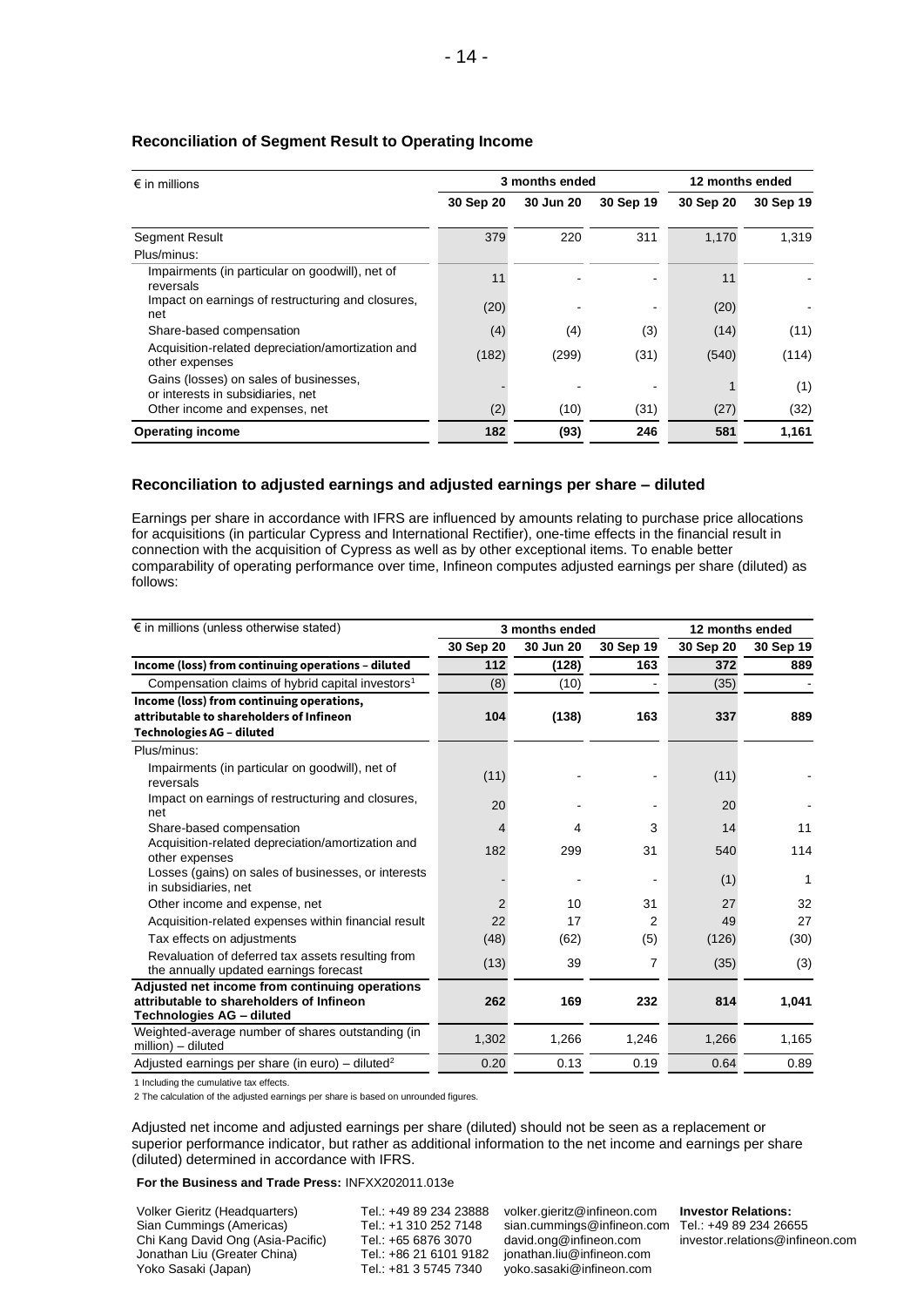| $\epsilon$ in millions                                                    | 30 Sep<br>2020 | 30 Jun<br>2020 | 30 Sep<br>2019 |
|---------------------------------------------------------------------------|----------------|----------------|----------------|
| <b>ASSETS</b>                                                             |                |                |                |
| Cash and cash equivalents                                                 | 1,851          | 2,449          | 1,021          |
| <b>Financial investments</b>                                              | 1,376          | 1,001          | 2,758          |
| Trade receivables                                                         | 1,196          | 1,114          | 1,057          |
| Inventories                                                               | 2,052          | 2,215          | 1,701          |
| Current income tax receivables                                            | 77             | 64             | 83             |
| Contract assets                                                           | 97             | 100            | 91             |
| Other current assets                                                      | 530            | 635            | 770            |
| Assets classified as held for sale                                        |                |                | 12             |
| <b>Total current assets</b>                                               | 7,179          | 7,578          | 7,493          |
| Property, plant and equipment                                             | 4,110          | 4,083          | 3,510          |
| Goodwill                                                                  | 5,897          | 6,195          | 909            |
| Other intangible assets                                                   | 3,621          | 3,802          | 896            |
| Right-of-use assets                                                       | 286            | 263            |                |
| Investments accounted for using the equity method                         | 87             | 97             | 29             |
| Non-current income tax receivables                                        | 1              | 12             |                |
| Deferred tax assets                                                       | 627            | 638            | 599            |
| Other non-current assets                                                  | 191            | 206            | 145            |
| <b>Total non-current assets</b>                                           | 14,820         | 15,296         | 6,088          |
| <b>Total assets</b>                                                       | 21,999         | 22,874         | 13,581         |
| <b>LIABILITIES AND EQUITY</b>                                             |                |                |                |
| Short-term financial debt and current portion of long-term financial debt | 505            | 586            | 22             |
| Trade payables                                                            | 1,160          | 1,091          | 1,089          |
| Current provisions                                                        | 436            | 395            | 383            |
| Current income tax payables                                               | 340            | 170            | 144            |
| Current leasing liabilites                                                | 59             | 61             |                |
| Other current liabilities                                                 | 950            | 906            | 575            |
| <b>Total current liabilities</b>                                          | 3,450          | 3,209          | 2,213          |
| Long-term financial debt                                                  | 6,528          | 7,160          | 1,534          |
| Pension plans and similar commitments                                     | 739            | 682            | 733            |
| Non-current income tax payables                                           |                | 203            |                |
| Deferred tax liabilities                                                  | 293            | 325            | 20             |
| Non-current provisions                                                    | 313            | 292            | 283            |
| Non-current leasing liabilites                                            | 235            | 222            |                |
| Other non-current liabilities                                             | 222            | 322            | 165            |
| <b>Total non-current liabilities</b>                                      | 8,330          | 9,206          | 2,735          |
| <b>Total liabilities</b>                                                  | 11,780         | 12,415         | 4,948          |
| Equity:                                                                   |                |                |                |
| Ordinary share capital                                                    | 2,612          | 2,612          | 2,501          |
| Additional paid-in capital                                                | 6,462          | 6,442          | 5,494          |
| Hybrid capital                                                            | 1,203          | 1,193          |                |
| Retained earnings                                                         | 435            | 389            | 421            |
| Other reserves<br>Own shares                                              | (460)          | (144)          | 254            |
|                                                                           | (33)           | (33)           | (37)           |
| <b>Total equity</b>                                                       | 10,219         | 10,459         | 8,633          |
| <b>Total liabilities and equity</b>                                       | 21,999         | 22,874         | 13,581         |

## **Consolidated Statement of Financial Position**

**For the Business and Trade Press:** INFXX202011.013e

Volker Gieritz (Headquarters) Sian Cummings (Americas) Chi Kang David Ong (Asia-Pacific) Jonathan Liu (Greater China) Yoko Sasaki (Japan)

Tel.: +49 89 234 23888 Tel.: +1 310 252 7148 Tel.: +65 6876 3070 Tel.: +86 21 6101 9182 Tel.: +81 3 5745 7340

volker.gieritz@infineon.com sian.cummings@infineon.com [david.ong@infineon.com](mailto:%0ddavid.ong@infineon.com) jonathan.liu@infineon.com yoko.sasaki@infineon.com

**Investor Relations:** Tel.: +49 89 234 26655 investor.relations@infineon.com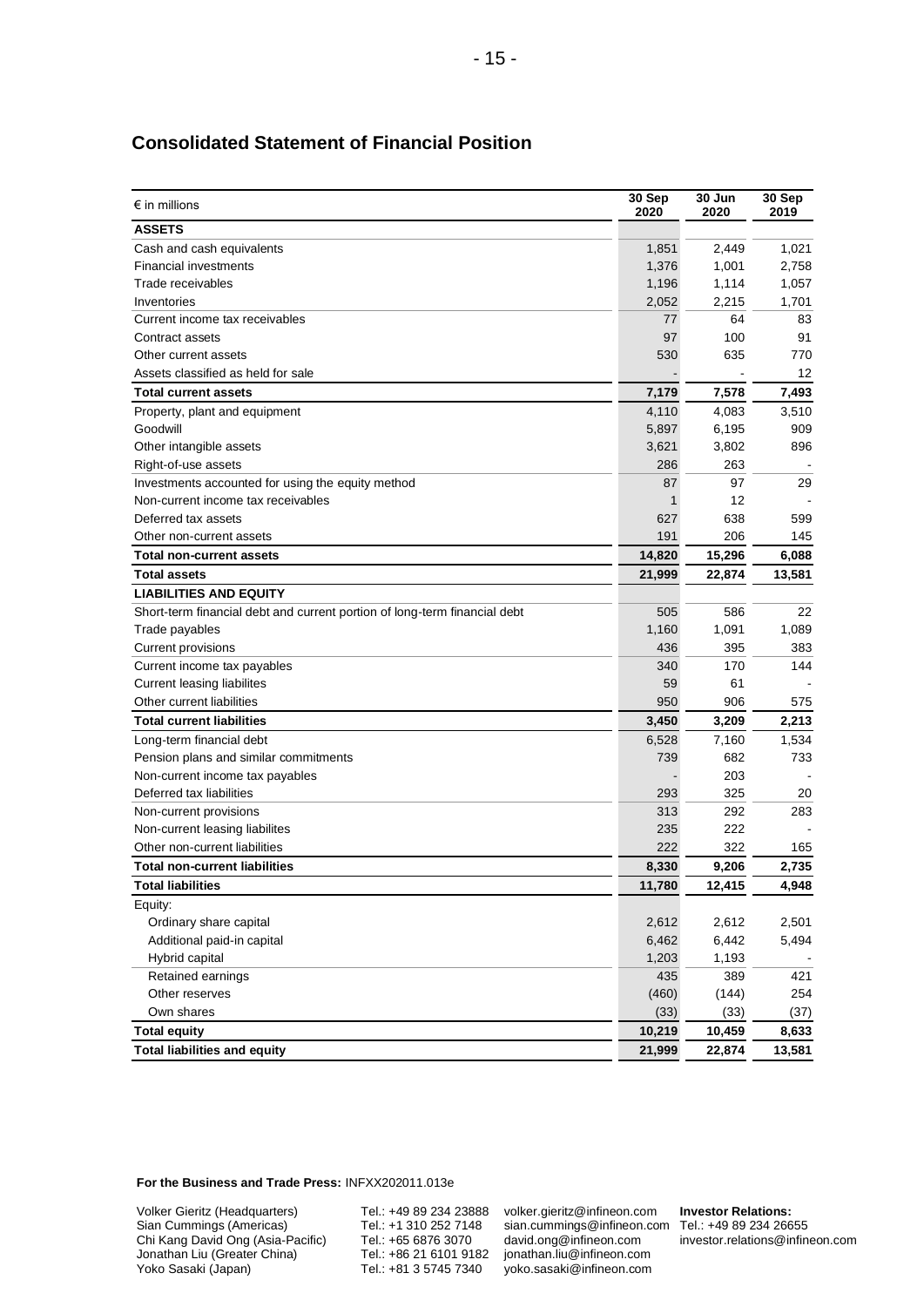## **Consolidated Statement of Cash Flows**

#### **Gross and Net Cash Position**

The following table reconciles the gross cash position and net cash position (i.e. after deduction of financial debt). Since some liquid funds are held in the form of financial investments, which for IFRS purposes are not considered to be "cash and cash equivalents", Infineon reports on its gross and net cash positions in order to provide investors with a better understanding of Infineon's overall liquidity. The gross and net cash positions are determined as follows from the Consolidated Statement of Financial Position:

| $\epsilon$ in millions                                                    | 30 Sep<br>20 | 30 Jun<br>20 | 30 Sep<br>19 |
|---------------------------------------------------------------------------|--------------|--------------|--------------|
| Cash and cash equivalents                                                 | 1,851        | 2.449        | 1,021        |
| <b>Financial investments</b>                                              | 1,376        | 1,001        | 2,758        |
| Gross cash position                                                       | 3,227        | 3,450        | 3,779        |
| Less:                                                                     |              |              |              |
| Short-term financial debt and current portion of long-term financial debt | 505          | 586          | 22           |
| Long-term financial debt                                                  | 6.528        | 7.160        | 1,534        |
| <b>Total financial debt</b>                                               | 7.033        | 7.746        | 1,556        |
| Net cash position                                                         | (3,806)      | (4,296)      | 2.223        |

#### **Free Cash Flow**

Infineon reports the free cash flow figure defined as net cash provided by and/or used in operating activities and net cash provided by and/or used in investing activities, both from continuing operations, after adjusting for cash flows related to the purchase and sale of financial investments. Free cash flow serves as an additional performance indicator, since Infineon holds part of its liquidity in the form of financial investments. This does not mean that the free cash flow calculated in this way is available to cover other disbursements, since dividend, debt-servicing obligations and other fixed disbursements are not deducted. Free cash flow should not be seen as a replacement or superior performance indicator, but rather as an additional useful piece of information over and above the disclosure of the cash flow reported in the Consolidated Statement of Cash Flows, and as a supplementary disclosure to other liquidity performance indicators and other performance indicators derived from the IFRS figures. Free cash flow includes only amounts from continuing operations, and is derived as follows from the Consolidated Statement of Cash Flows:

| $\epsilon$ in millions                                                  | 3 months ended |           |           | 12 months ended |           |  |
|-------------------------------------------------------------------------|----------------|-----------|-----------|-----------------|-----------|--|
|                                                                         | 30 Sep 20      | 30 Jun 20 | 30 Sep 19 | 30 Sep 20       | 30 Sep 19 |  |
| Net cash provided by operating activities from<br>continuing operations | 747            | 533       | 682       | 1.817           | 1,603     |  |
| Net cash used in investing activities from continuing<br>operations     | (735)          | (5,208)   | (377)     | (7, 172)        | (2, 488)  |  |
| Purchases of (proceeds from sales of) financial<br>investments, net     | 375            | (2, 462)  | 29        | (1,372)         | 924       |  |
| <b>Free Cash Flow</b>                                                   | 387            | (7.137)   | 334       | (6, 727)        | 39        |  |

**For the Business and Trade Press:** INFXX202011.013e

Volker Gieritz (Headquarters) Sian Cummings (Americas) Chi Kang David Ong (Asia-Pacific) Jonathan Liu (Greater China) Yoko Sasaki (Japan)

Tel.: +49 89 234 23888 Tel.: +1 310 252 7148 Tel.: +65 6876 3070 Tel.: +86 21 6101 9182 Tel.: +81 3 5745 7340

volker.gieritz@infineon.com sian.cummings@infineon.com [david.ong@infineon.com](mailto:%0ddavid.ong@infineon.com) jonathan.liu@infineon.com yoko.sasaki@infineon.com

**Investor Relations:** Tel.: +49 89 234 26655 investor.relations@infineon.com